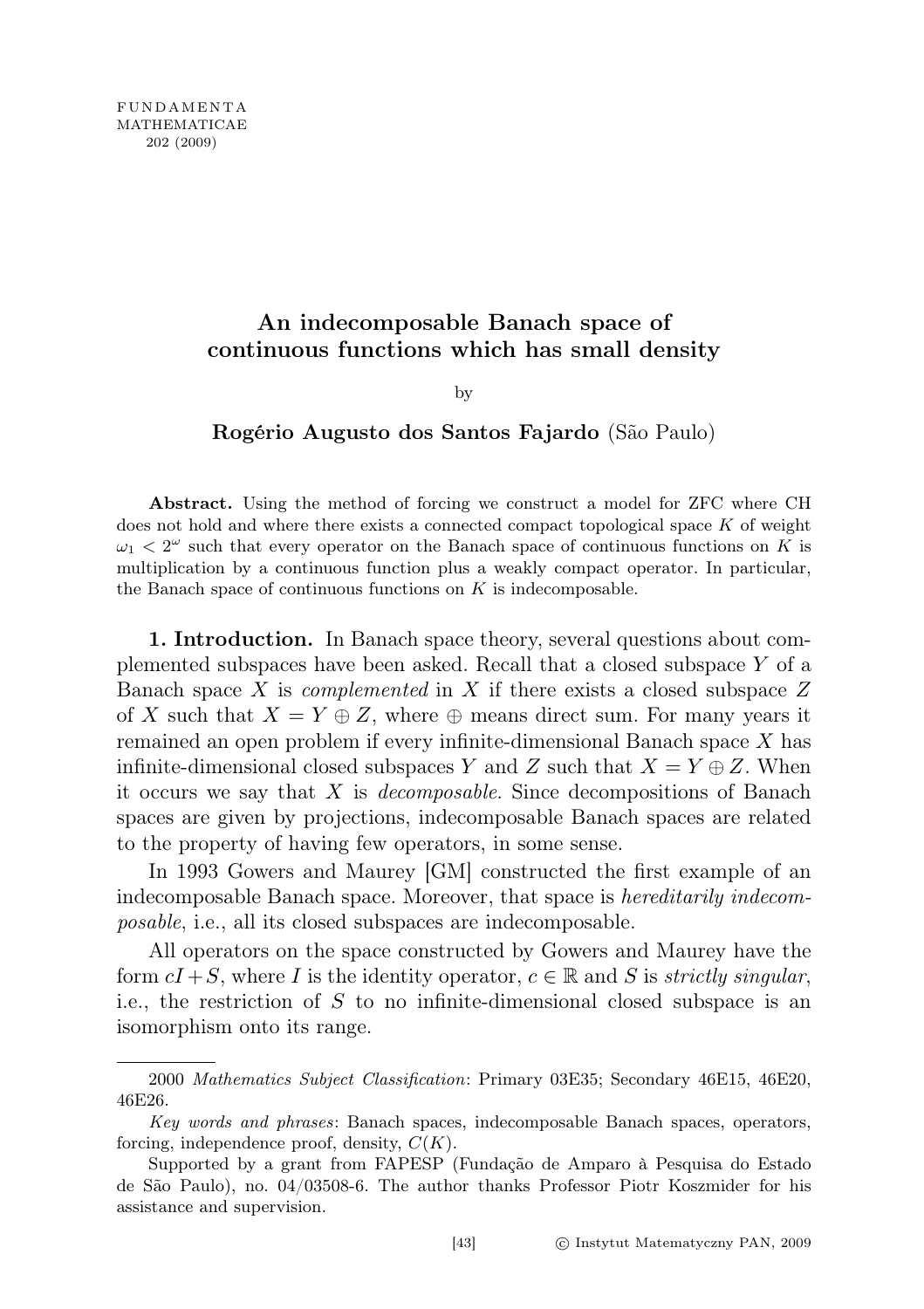In [Ko2], Koszmider constructed the first example of an indecomposable Banach space of the form  $C(K)$ , i.e., the Banach space of continuous functions on a compact space  $K$ , with the supremum norm. All the operators on  $C(K)$  are weak multipliers (see Definition 3.1). Assuming the continuum hypothesis, Koszmider constructed an indecomposable  $C(K)$  space on which all operators have the form  $qI + S$ , where  $q \in C(K)$ , I is the identity operator and  $S$  is weakly compact. Plebanek [Pl] constructed in ZFC and indecomposable Banach space on which all operators have the above form. Operators of the form  $gI + S$  with  $g \in C(K)$  and S weakly compact are weak multipliers.

Unlike Gowers and Maurey's space, which is separable, the spaces built by Koszmider and Plebanek have density continuum. An indecomposable  $C(K)$  cannot be separable, since a separable  $C(K)$  contains a complemented copy of  $c_0$ . Neither can a  $C(K)$  where all operators are weak multipliers be separable, since in [Ko2] it is shown that if all operators on  $C(K)$  are weak multipliers then none of its proper subspaces or proper quotients is isomorphic to itself.

In this paper, using iterated forcing (see [Ku]) we prove that there exists consistently a Banach space  $C(K)$  of density  $\omega_1 < 2^{\omega}$  such that all operators on  $C(K)$  have the form  $qI+S$  for some  $q \in C(K)$  and S weakly compact. The compact space K can be constructed either 0-dimensional or connected. In the latter case,  $C(K)$  is indecomposable. We will only present the connected case, which is technically more complicated.

It is proved in  $|F_r|$  that under  $MA + \neg CH$  every infinite compact space K of weight smaller than continuum contains a non-trivial converging sequence, which implies that  $C(K)$  can be written as  $c_0 \oplus Y$ .

We say that a Banach space  $X$  has the *Grothendieck property* if a sequence in  $X^*$  converges in the weak topology iff it converges in the weak<sup>\*</sup> topology. It is shown in  $|Sc|$  that a Banach space  $C(K)$  has the Grothendieck property iff it does not contain a complemented copy of  $c_0$ . In particular, if  $C(K)$  is indecomposable then it has the Grothendieck property. Furthermore, it is proved in [Ko2] that if  $C(K)$  has few operators then it has the Grothendieck property.

The first consistent construction of a Banach space  $C(K)$  of density smaller than continuum which has the Grothendieck property is due to Brech [Br]. The compact K constructed in [Br] is the Stone space of  $\mathcal{P}(\omega) \cap$  $M$ , in a generic extension over a ground model  $M$  of ZFC. It is easy to verify that  $C(K)$  has many operators.

2. Measures on a compact topological space. The purpose of this section is to fix some notations and to state some properties that we will use throughout this paper. Proposition 2.3 and Corollary 2.5 will be used in the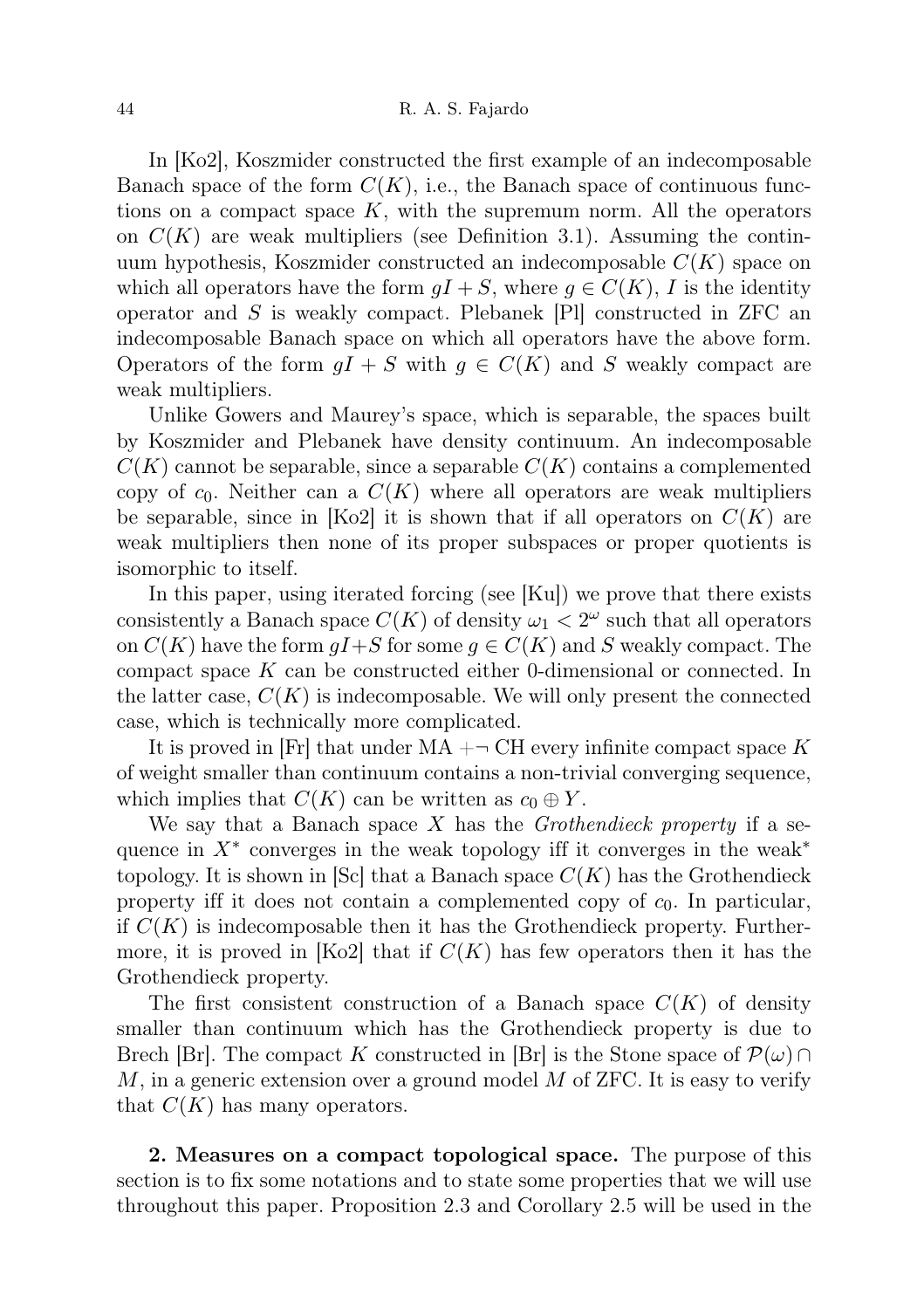proof of Lemma 5.7. Corollary 2.5 is an easy consequence of Proposition 2.4, rephrased for measures instead of functionals.

Throughout, by a topological space we mean a Hausdorff topological space.

Let  $K$  be a compact topological space. By a *measure on*  $K$  we mean a regular Borel measure of bounded variation. We define  $M(K)$  to be the Banach space of measures on K with the norm  $\|\mu\| = |\mu|(K)$ .

If  $\beta$  is a topological basis for K, closed under finite unions and intersections, then a measure on K is uniquely determined by its restriction to  $\beta$ . In other words, if  $\mu|_{\mathcal{B}} = \nu|_{\mathcal{B}}$ , then  $\mu = \nu$ .

For each  $\alpha \leq \omega_1$  we let  $\mathcal{B}_{\alpha}$  be the set of all finite unions of open sets of the kind  $\prod_{\beta<\alpha}(a_{\beta}, b_{\beta}) \cap [0, 1]$ , where  $a_{\beta}, b_{\beta} \in \mathbb{Q}$  and  $\{\beta<\alpha : (a_{\beta}, b_{\beta}) \cap [0, 1] \neq \emptyset\}$  $[0, 1]$  is finite. It is clear that  $\mathcal{B}_{\alpha}$  is a basis for  $[0, 1]^{\alpha}$  and it is closed under finite unions and intersections. Moreover, if  $K \subseteq [0,1]^\alpha$  is compact, then  $\{V \cap K : V \in \mathcal{B}_{\alpha}\}\$ is also a basis for K closed under finite unions and inteserctions. Since we may identify measures on K with measures on  $[0,1]^\alpha$ whose variations are null on  $[0, 1]^\alpha \setminus K$ , we may interpret a measure on a subspace of  $[0,1]^\alpha$  as a function from  $\mathcal{B}_\alpha$  into  $\mathbb{R}$ .

DEFINITION 2.1. Let K be a compact topological space and let  $\varepsilon > 0$ . We say that a bounded set  $S \subseteq M(K)$  is  $\varepsilon$ -weakly relatively compact if for every sequence  $(V_n)_{n\in\omega}$  of pairwise disjoint open subsets of K,

$$
\sup\{|\mu(V_n)| : \mu \in S\} \le \varepsilon
$$

for all but finitely many  $n \in \omega$ .

We state the Dieudonné–Grothendieck theorem (see [Di, VII, 14]) rephrased by use of Definition 2.1.

Theorem 2.2 (Dieudonné–Grothendieck Theorem). For any compact topological space K and bounded  $S \subseteq M(K)$  we have:

- (a) S is weakly relatively compact if  $S$  is  $\varepsilon$ -weakly relatively compact for all  $\varepsilon > 0$ .
- (b) Given  $\varepsilon > 0$ , S is not  $\varepsilon$ -weakly relatively compact iff there exist a sequence  $(\mu_n)_{n\in\omega}$  in S and a pairwise disjoint sequence  $(V_n)_{n\in\omega}$  of open subsets of K such that  $|\mu_n(V_n)| > \varepsilon$  for all  $n \in \omega$ .

We say that a sequence  $(\mu_n)_{n\in\omega}$  of measures on K is pairwise disjoint iff there exists a pairwise disjoint sequence  $(A_n)_{n\in\omega}$  of Borel sets such that  $|\mu_n|(K \setminus A_n) = 0$  for all n. A sequence of  $L^1$  functions is pairwise disjoint if they have pairwise disjoint supports.

PROPOSITION 2.3 (Pełczyński). Suppose that  $K$  is a compact topological space,  $\varepsilon > 0$  and  $(\mu_n)_{n \in \omega}$  is a pairwise disjoint sequence of probability measures on K. Then there exist a subsequence  $(\mu'_n)_{n \in \omega}$  of  $(\mu_n)_{n \in \omega}$  and a pair-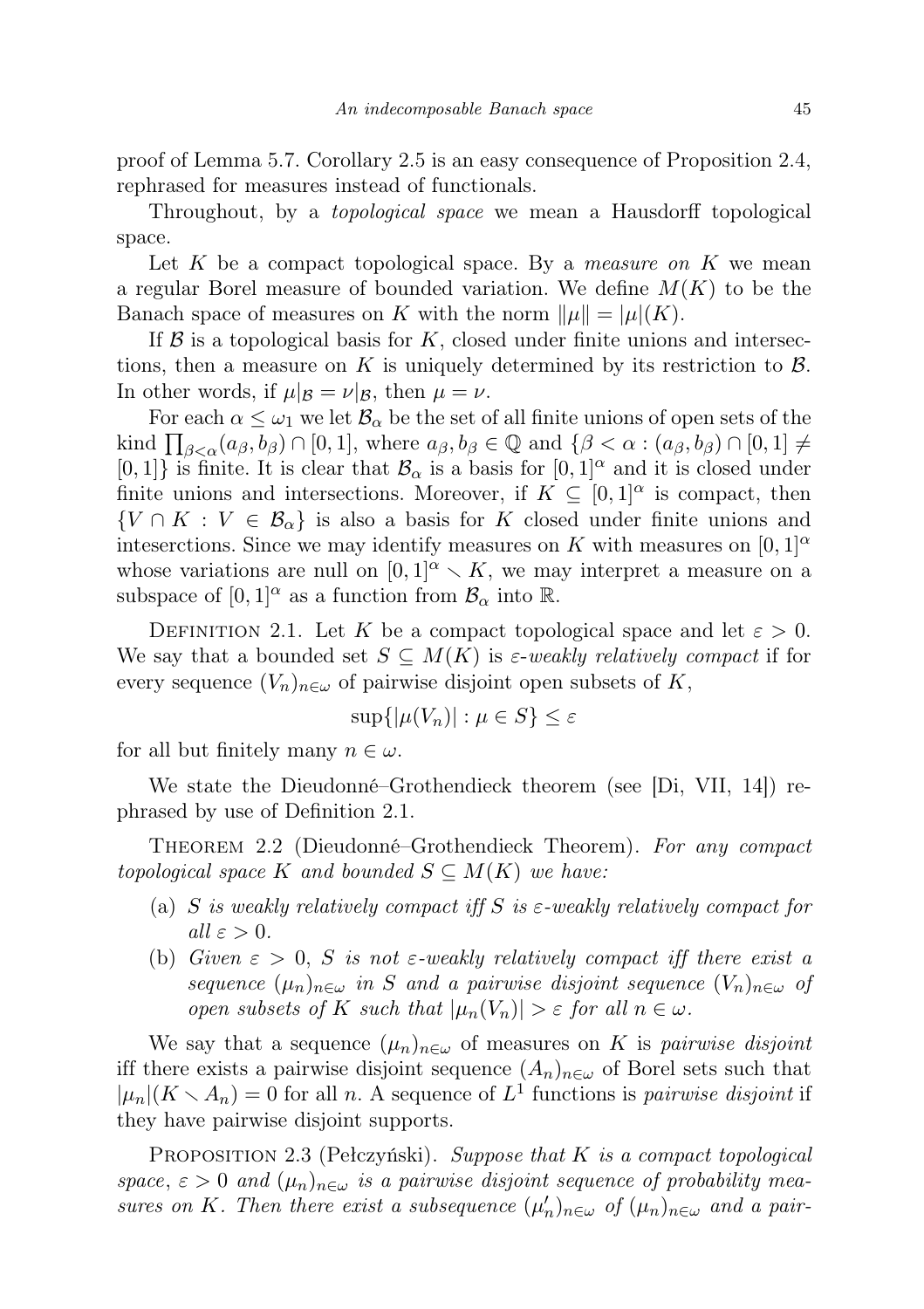wise disjoint sequence  $(U_n)_{n \in \omega}$  of open subsets of K such that  $\mu'_n(U_n) \geq 1 - \varepsilon$ for all  $n \in \omega$ .

PROPOSITION 2.4 (Kadec, Pełczyński). Suppose that  $(X, \Sigma, \mu)$  is a measure space with a probability measure  $\mu$ . Let  $(v_n)_{n \in \omega}$  be a bounded sequence of elements of  $L^1(\mu)$ . Then there exist a subsequence  $(v'_n)_{n\in\omega}$  of  $(v_n)_{n\in\omega}$ , a weakly converging sequence  $(g_n)_{n \in \omega} \subseteq L^1(\mu)$  and a pairwise disjoint sequence  $(h_n)_{n\in\omega}\subseteq L^1(\mu)$  such that  $v'_n=g_n+h_n$  for all n.

Propositions 2.3 and 2.4 follow from the proof of Lemma 1 of [Pe1] and Theorem 6 of [KP], respectively. We use the versions presented in [Ta] (Lemmas 1 and 2). The following result is a corollary of Proposition 2.4.

COROLLARY 2.5. Let  $(\mu_n)_{n\in\omega}$  be a bounded sequence in  $M(K)$  for a compact space K. Then there exist a subsequence  $(\mu'_n)_{n \in \omega}$  of  $(\mu_n)_{n \in \omega}$ , a weakly converging sequence  $(\lambda_n)_{n\in\omega}$  and a pairwise disjoint sequence  $(\nu_n)_{n\in\omega}$ such that  $\mu'_n = \nu_n + \lambda_n$  for all n.

*Proof.* Take  $\mu = \sum_{n=0}^{\infty} |\mu_n|/||\mu_n|| 2^{n+1}$ . It is clear that  $\mu$  is a probability measure.

Define  $i: L_1(\mu) \to M(K)$  as  $i(h)(E) = \int_E h d\mu$  for all  $h \in L_1(\mu)$  and all Borel  $E \subseteq K$ . One can easily verify that i is an isometry onto its range. Using the Radon–Nikodým theorem ([Ru, 6.10]), for each  $n \in \omega$  we find a unique  $h_n \in L^1(\mu)$  such that  $i(h_n) = \mu_n$ . It is also easy to see that i maps pairwise disjoint sequences in  $L_1(\mu)$  into pairwise disjoint sequences in  $M(K)$ , and weakly converging sequences in  $L_1(\mu)$  into weakly converging sequences in  $M(K).$ 

Hence, applying Proposition 2.4 for  $(h_n)_{n\in\omega}$  concludes the proof.

3. Weak multipliers. The definition of weak multipliers first appears in [Ko2]. In this section we cite the main results about weak multipliers.

DEFINITION 3.1 ([Ko2, 2.1]). An operator  $T: C(K) \to C(K)$  is called a weak multiplier if for every bounded sequence  $(e_n)_{n\in\omega}$  of pairwise disjoint elements of  $C(K)$  (i.e.,  $e_n \cdot e_m = 0$  for  $n \neq m$ ) and any sequence  $(x_n)_{n \in \omega} \subseteq K$ such that  $e_n(x_n) = 0$  we have

$$
\lim_{n \to \infty} T(e_n)(x_n) = 0.
$$

Let us recall that  $Y \subseteq X$  is  $C^*$ -embedded in X iff every bounded continuous function on Y can be extended to a bounded continuous function on  $X$ .

LEMMA 3.2 ( $[Ko2, 2.8]$ ). Suppose that K is a compact space with no disjoint open subsets  $U_1$  and  $U_2$  such that  $\overline{U}_1 \cap \overline{U}_2$  is singleton. Then for every  $x \in K$  the space  $K \setminus \{x\}$  is C<sup>\*</sup>-embedded in K.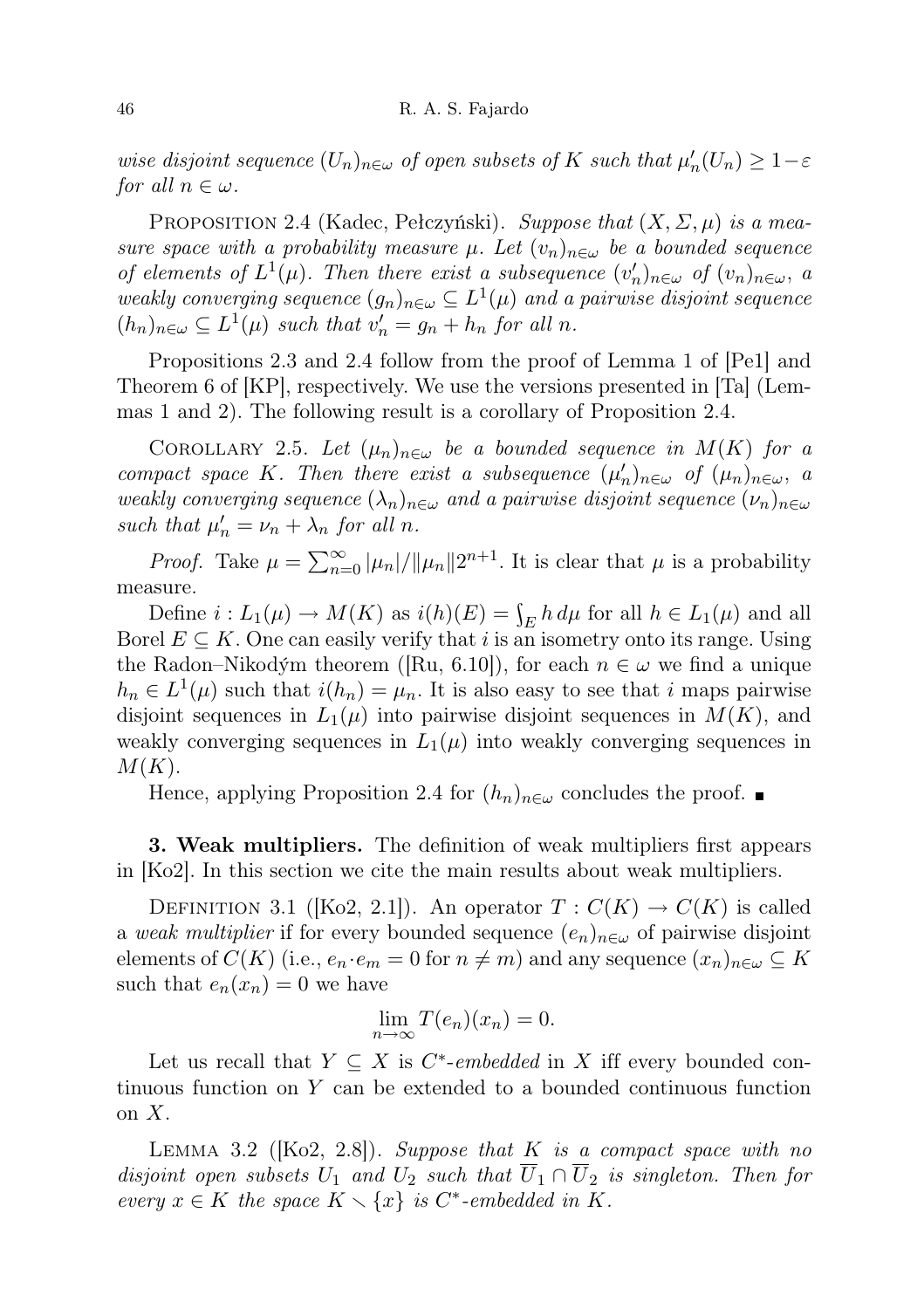THEOREM 3.3 ( $[Ko2, 2.7]$ ). The following are equivalent for a compact space K:

- (a) All operators  $T : C(K) \to C(K)$  are of the form  $gI + S$  where  $g \in C(K)$  and S is weakly compact.
- (b) All operators on  $C(K)$  are weak multipliers and for every  $x \in K$  the space  $K \setminus \{x\}$  is  $C^*$ -embedded in K.

The following lemma is an adaptation of Lemma 2.5 of [Ko2].

LEMMA 3.4. Let  $K$  be a compact and connected space such that all operators on  $C(K)$  have the form  $gI + S$ , where  $g \in C(K)$  and S is a weakly compact operator. Then  $C(K)$  is an indecomposable Banach space.

*Proof.* Let K be as in the hypothesis and suppose that X and Y are closed subspaces of  $C(K)$  such that  $C(K) = X \oplus Y$ . We will prove that X or Y is finite-dimensional.

Let  $P : C(K) \to C(K)$  be a projection such that  $\text{Im}(P) = X$  and  $Ker(P) = Y$ . Fix  $g \in C(K)$  and a weakly compact operator S such that  $P = gI + S$ . Since  $P^2 = P$  we have  $P^2I + S^2 + gS + Sg = gI + S$ . Thus  $S' = (g^2 - g)I$  is weakly compact, and therefore strictly singular (see [Pe2]). If  $(g^2 - g)(x) \neq 0$  for some  $x \in K$  we find an open neighbourhood V of x such that  $|(g^2 - g)(y)| > \varepsilon$  for some  $\varepsilon > 0$  and every  $y \in \overline{V}$ . Let Z be the subspace of  $C(K)$  consisting of all continuous functions on K with supports in  $V$ . Since  $K$  is connected, it does not have isolated points and so Z is infinite-dimensional. But  $S'|z$  is an isomorphism onto its range, since  $(g^2 - g)^{-1}$  is well defined and continuous in  $\overline{V}$  and determines the inverse operator of  $S'$ , contradicting the fact that  $S'$  is strictly singular.

Thus  $(g^2 - g)(x) = 0$  for all  $x \in K$ , which implies that  $g(x) \in \{0, 1\}$  for all  $x \in K$ . By the connectedness of K we have  $q \equiv 0$  or  $q \equiv 1$ . Therefore  $P = S$  or  $P = I + S$ , which means that P or  $I - P$  is weakly compact. In the first case  $P|_{\text{Im}(P)}$  is an isomorphism onto its range and hence  $\text{Im}(P)$  is finite-dimensional. In the second case  $\text{Ker}(P)$  is finite-dimensional.

LEMMA 3.5. Suppose that K is compact, D is a dense subset of K and  $T: C(K) \to C(K)$  is not a weak multiplier. Then there exists a sequence  $(x_n)_{n\in\omega}$  in D such that for every bounded Borel function  $f: K \to \mathbb{R}$ , the set  ${T^*(\delta_{x_n}) - f\delta_{x_n} : n \in \omega}$  is not weakly relatively compact in  $M(K)$ , where  $f\delta_x = f(x)\delta_x \in M(K).$ 

Proof. As T is not a weak multiplier, there exists a bounded pairwise disjoint sequence  $(e_n)_{n\in\omega}$  of continuous functions from K into R, a sequence  $(x_n)_{n\in\omega}$  of distinct points of K and  $\varepsilon > 0$  such that  $e_n(x_n) = 0$ and  $|T(e_n)(x_n)| > \varepsilon$  for all n. Since D is dense in K, we may assume that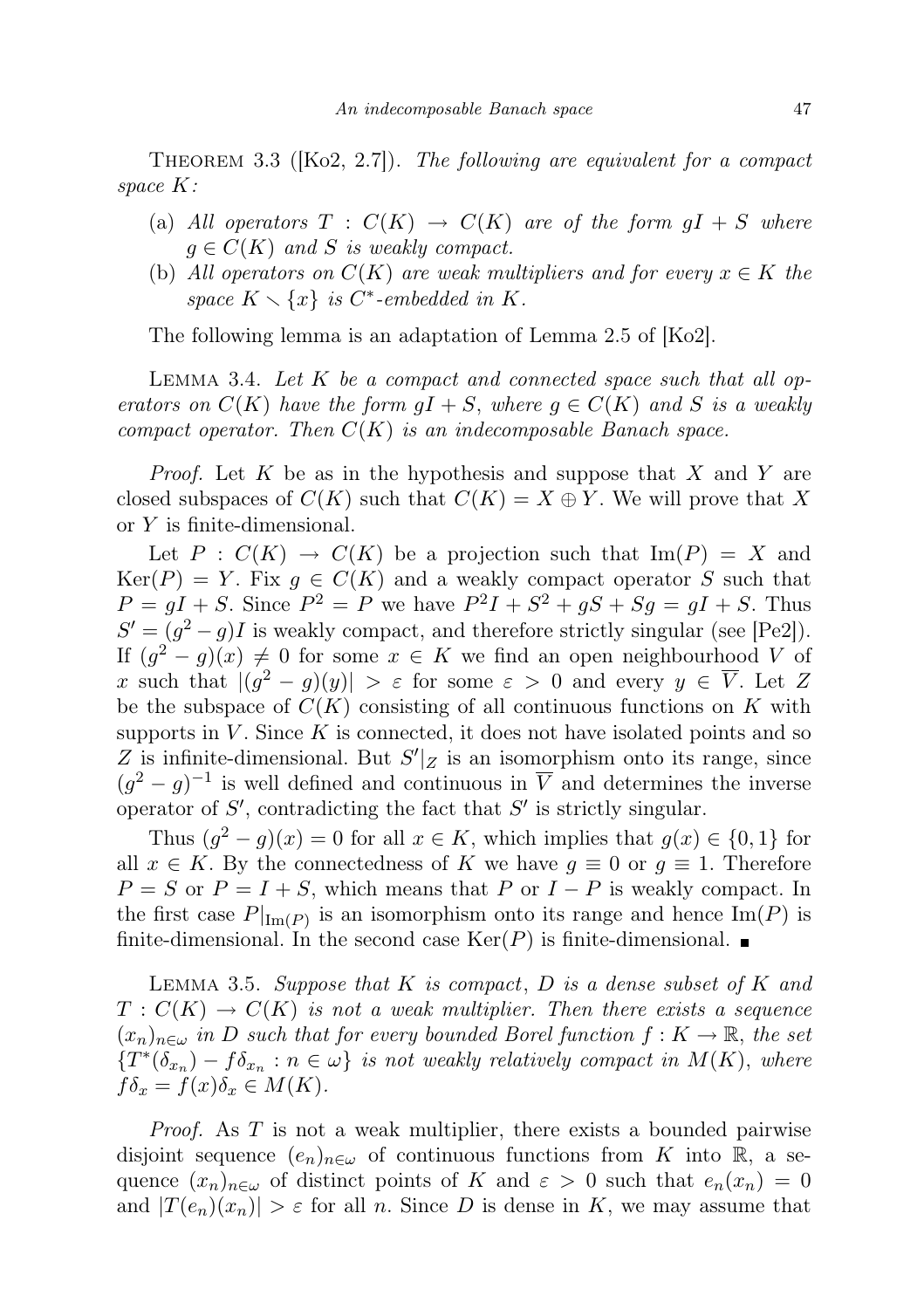$x_n \in D$ . Set  $\mu_n = T^*(\delta_{x_n}) - f \delta_{x_n}$ . We have

$$
T(e_n)(x_n) = \int e_n dT^*(\delta_{x_n}) = \int e_n d\mu_n + \int e_n d(f \delta_{x_n}).
$$

Since  $e_n(x_n) = 0$ , we have  $\int e_n d(f \delta_{x_n}) = 0$ , and hence

$$
|T(e_n)(x_n)| = \left| \int e_n \, d\mu_n \right| > \varepsilon \quad \text{for all } n.
$$

Let M be a real number such that  $||e_n|| < M$  for all n. We have  $|\mu_n|(\text{supp}(e_n)) > \varepsilon/M$ . By the definition of variation we find Borel sets  $U_n \subseteq \text{supp}(e_n)$  such that  $|\mu_n(U_n)| > \varepsilon/2M$ . By regularity of  $\mu_n$  we may assume that  $U_n$  are pairwise disjoint open sets. Since T and f are bounded,  $(\mu_n)_{n\in\omega}$  is a bounded sequence in  $M(K)$ . By the Dieudonné–Grothendieck theorem we conclude that  $(\mu_n)_{n\in\omega}$  is not weakly relatively compact.

4. Construction of a forcing. In this section we introduce a forcing  $R(K)$  for every connected first countable compact space K. The idea of this construction is based on the forcing  $R(A)$  defined in Section 6 of [Ko1], where A is a countable boolean subalgebra of  $\mathcal{P}(\mathbb{N})$ . The generic extension adds a new set  $g \subseteq \mathbb{N}$  to obtain the boolean algebra generated by  $A \cup \{g\}$ used in the next step of the iteration. Following the idea of [Ko2], we replace the countable boolean algebra  $A$  by a first countable compact space  $K$ , in order to obtain connectedness. Instead of adding a new element to the algebra  $A$ , we add a new continuous real function on  $K$ , taking the closure of the graph of a continuous function defined on a dense open subset of  $K$ . This new function separates a weak<sup>\*</sup> converging sequence of measures in  $K$ (Lemma 4.6 makes it clear), eliminating one undesirable operator on  $C(K)$ .

Fix  $\alpha < \omega_1$  and a compact set  $K \subseteq [0,1]^\alpha$  with no isolated points. Let  $\mathcal{B}_{\alpha}$  be a basis for  $[0, 1]^{\alpha}$  as defined previously, at the beginning of Section 2.

For  $\alpha < \beta$  we interpret  $\mathcal{B}_{\alpha}$  as a subset of  $\mathcal{B}_{\beta}$ , identifying  $V \in \mathcal{B}_{\alpha}$  with  $V \times [0,1]^{\beta \setminus \alpha} \in \mathcal{B}_{\beta}$ . Thus, if  $\mu$  is a measure on  $[0,1]^{\beta}$  and  $\nu$  is a measure on  $[0,1]^\alpha$ , we say that  $\mu|_{\mathcal{B}_\alpha} = \nu$  when  $\mu(\pi_\alpha^{-1}[E]) = \nu(E)$  for all Borel  $E \subseteq [0,1]^\alpha$ .

For a function f we denote by  $\mathrm{Gr}(f)$  the graph of f.

We define a forcing  $R(K)$  consisting of the conditions  $p = (f_p, \Omega_p, M_p,$  $\varepsilon_p, \Delta_p$ ) such that:

A.1.  $f_p: K \to [0,1]$  is continuous; A.2.  $\Omega_p \in \mathcal{B}_\alpha \setminus \{[0, 1]^\alpha\};$ A.3.  $\text{supp}(f_p) \subseteq K \cap \Omega_p$ ; A.4.  $M_p$  is a finite set of positive measures on  $K$ ; A.5.  $\varepsilon_p \in \mathbb{Q} \cap (0, \infty);$ A.6.  $\mu(\overline{\Omega}_p) < \varepsilon_p$  for all  $\mu \in M_p$ ; A.7.  $\Delta_p \in \mathcal{B}_{\alpha+1}$ ;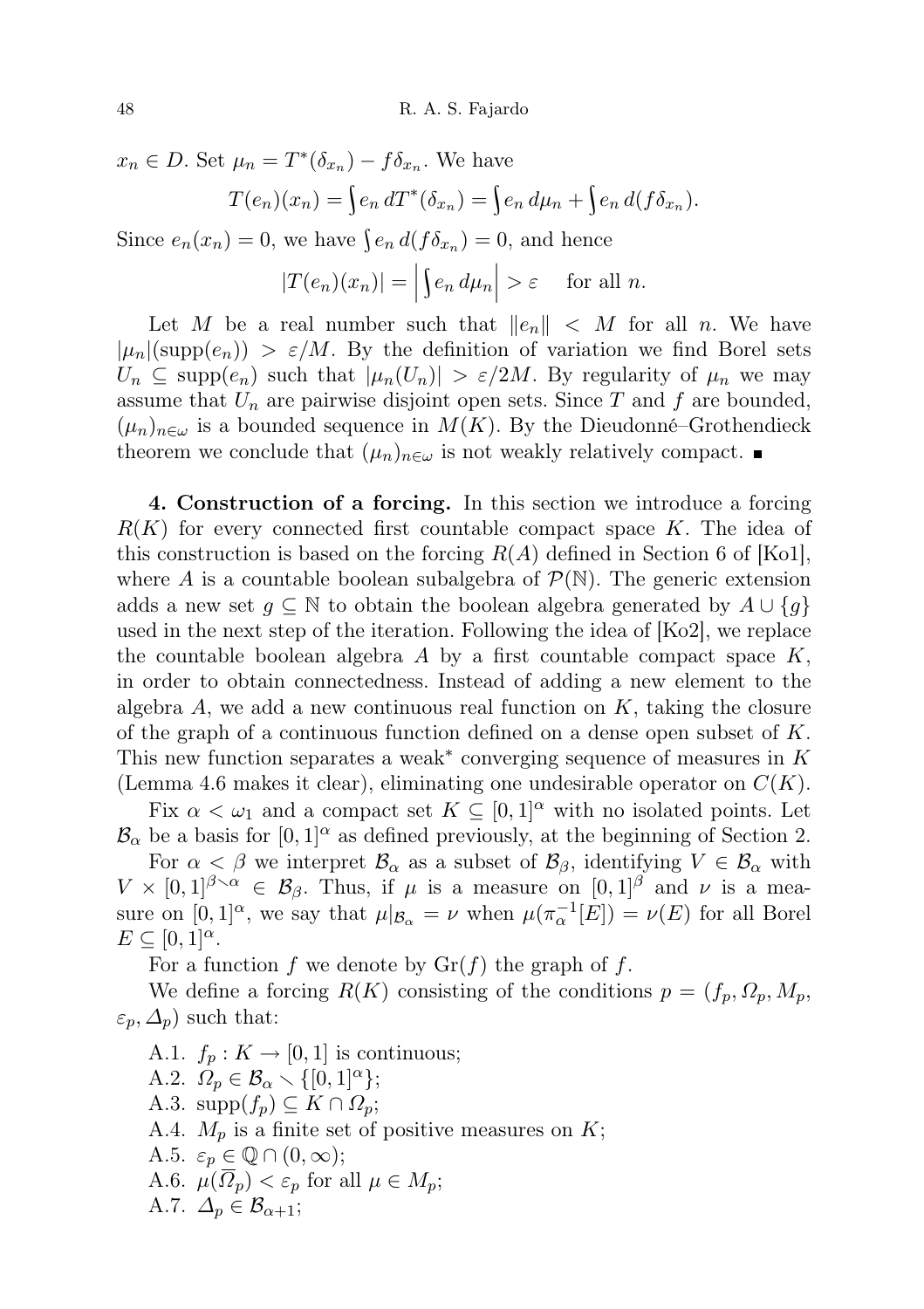A.8. 
$$
\pi_{\alpha}[\overline{\Delta}_p] = \overline{\Omega}_p;
$$
  
A.9.  $\operatorname{Gr}(f_p|_{\overline{\Omega}_p \cap K}) \subseteq \overline{\Delta}_p.$ 

The order  $\leq$  on  $R(K)$  is given by  $q \leq p$  if and only if

B.1.  $\Omega_q \supseteq \Omega_p$ ; B.2.  $M_q \supseteq M_p$ ; B.3.  $\varepsilon_q \leq \varepsilon_p$ ; B.4.  $\overline{\Delta}_q \cap (\overline{\Omega}_p \times [0,1]) \subseteq \overline{\Delta}_p$ .

Given  $p \in R(K)$  we define

$$
diam(\Delta_p) = sup\{|y_1 - y_2| : \exists x \in \Omega_p \ (\{(x, y_1), (x, y_2)\} \subseteq \Delta_p)\}\
$$

when  $\Delta_p \neq \emptyset$ . Otherwise we define  $\text{diam}(\Delta_p) = 0$ . It is easy to see that for every  $p \in R(K)$  and every  $q, r \leq p$  we have

$$
(*) \qquad \forall x \in \overline{\Omega}_p \cap K \ (|f_q(x) - f_r(x)| \leq \text{diam}(\Delta_p)).
$$

LEMMA 4.1. For every  $p \in R(K)$  and  $\varepsilon > 0$  there exists  $q \leq p$  such that  $f_q = f_p, \ \Omega_q = \Omega_p, \ M_q = M_p, \ \varepsilon_q = \varepsilon_p \ \text{and} \ \text{diam}(\Delta_q) \leq \varepsilon.$ 

*Proof.* Using the Tietze theorem, we find  $f : [0,1]^\alpha \to [0,1]$  continuous which extends  $f_p$ . Let L be the graph of f. By the continuity of f, for each  $x \in L$  there exists  $V_x \in \mathcal{B}_\alpha$  such that  $x \in V_x$  and  $|f(y) - f(x)| < \varepsilon/8$  for all  $y \in V_x$ . Fix an open interval  $I_x$  in [0, 1] with rational endpoints such that

$$
(f(x) - \varepsilon/8, f(x) + \varepsilon/8) \cap [0,1] \subseteq I_x \subseteq (f(x) - \varepsilon/4, f(x) + \varepsilon/4) \cap [0,1].
$$

Set  $W_x = V_x \times I_x \in \mathcal{B}_{\alpha+1}$ . By the construction,  $(y, f(y)) \in W_x$  for all  $y \in V_x$ . So  $\{W_x : x \in [0,1]^\alpha\}$  is an open cover of L. Since L is closed in  $[0,1]^{n+1}$ , as the graph of a continuous function, and so is compact, we can take a finite set  $F \subseteq [0,1]^\alpha$  such that  $L \subseteq \bigcup_{x \in F} W_x$ . Define  $\Delta_q = \Delta_p \cap \bigcup_{x \in F} W_x$ . Since  $L \subseteq \bigcup_{x \in F} W_x$ , condition A.9 is satisfied. From the construction of  $\Delta_q$  we have  $\Delta_q \in \mathcal{B}_{\alpha+1}$ , proving A.7. From A.9 and the fact that  $\Delta_q \subseteq \Delta_p$  we have A.8 and B.4. It remains to prove that  $\text{diam}(\Delta_q) \leq \varepsilon$ .

Let  $(x, y_1), (x, y_2) \in \Delta_q$ . Choose  $x_1, x_2 \in F$  such that  $(x, y_1) \in W_{x_1}$ and  $(x, y_2) \in W_{x_2}$ . Since  $y_1 \in I_{x_1}$  we have  $|y_1 - f(x_1)| < \varepsilon/4$ , because  $I_{x_1} \subseteq (f(x_1)-\varepsilon/4, f(x_1)+\varepsilon/4)$ . Since  $x \in V_{x_1}$ , we have  $|f(x)-f(x_1)| < \varepsilon/8$ . So

 $|y_1 - f(x)| \le |y_1 - f(x_1)| + |f(x_1) - f(x)| \le \varepsilon/4 + \varepsilon/8 < \varepsilon/2.$ 

Analogously we conclude that  $|y_2-f(x)| < \varepsilon/2$  and therefore  $|y_1-y_2| < \varepsilon$ .

LEMMA 4.2. Suppose that we have a compact set  $K \subseteq [0,1]^\alpha$ , a forcing condition  $p \in R(K)$ , an open set  $\Omega \in \mathcal{B}_{\alpha}$ , a finite set M of positive measures on  $[0,1]^\alpha$ , a continuous function  $f: K \to [0,1]$  with support in  $\Omega \cap K$ and a positive rational number  $\varepsilon$ . Suppose that  $\Omega \supseteq \Omega_p$ ,  $\mathrm{Gr}(f|_{\Omega_p \cap K}) \subseteq \Delta_p$ ,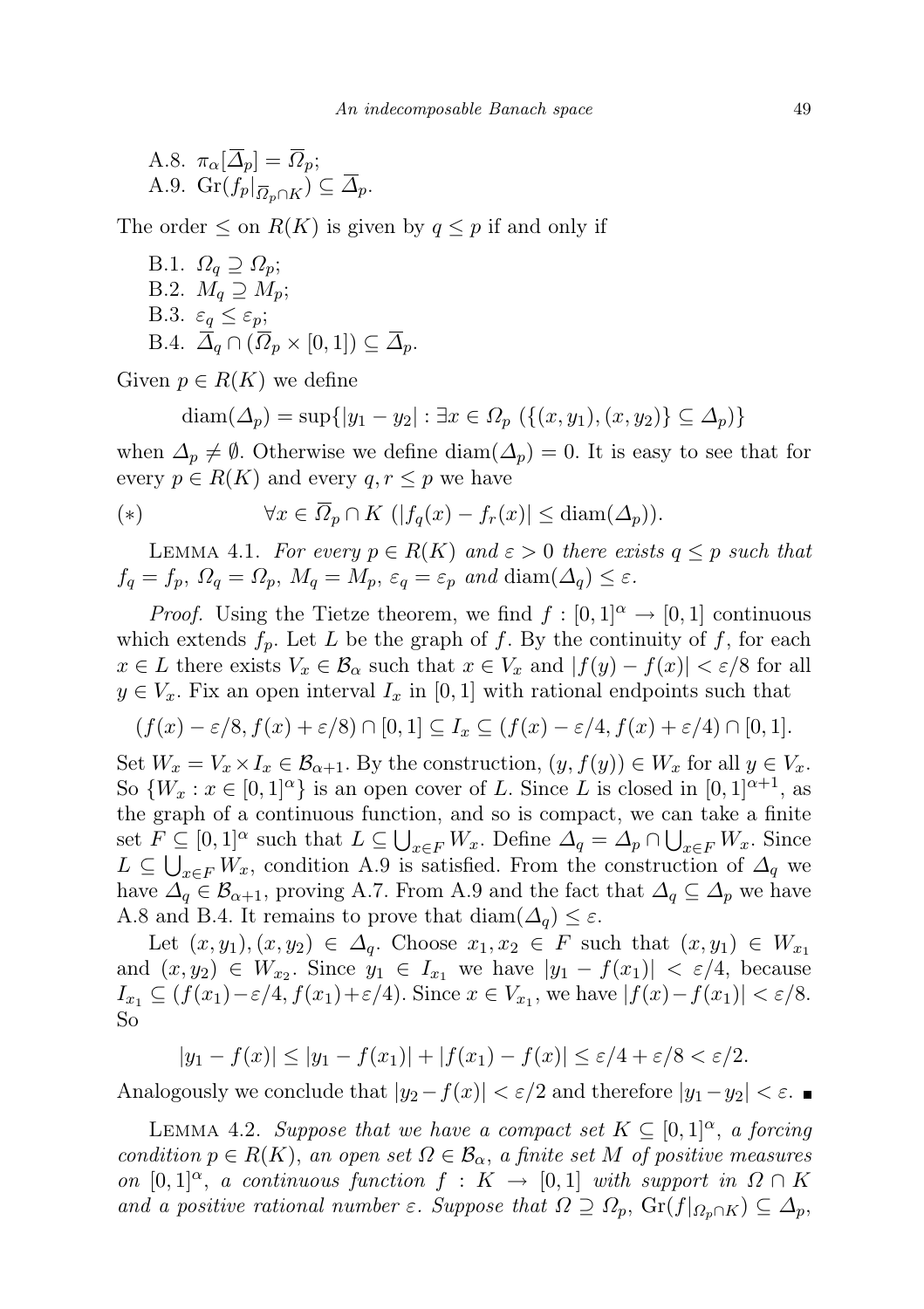$M \supseteq M_p$  and  $\varepsilon \geq \varepsilon_p$ , and  $\mu(\Omega) < \varepsilon$  for all  $\mu \in M$ . Then there exists  $q \leq p$ such that  $f_q = f$ ,  $\Omega_q = \Omega$ ,  $M_q = M$  and  $\varepsilon_q = \varepsilon$ .

*Proof.* Define  $\Delta_q = (\Omega_q \setminus \overline{\Omega}_p) \times [0,1] \cup \Delta_p$ . It is easy to verify that  $\Omega_q \setminus \overline{\Omega}_p \in \mathcal{B}_{\alpha}$ , and conditions A.7, A.8, A.9 and B.4 are clearly satisfied. The other conditions follow immediately from the hypothesis.

LEMMA 4.3. Suppose that  $K \subseteq [0,1]^\alpha$  is compact for  $\alpha < \omega_1$ . Then

$$
\forall \varepsilon > 0 \, \forall p \in R(K) \, \exists q \leq p \, \forall p_1, p_2 \leq q \, \forall x \in \Omega_q \cap K \, \left( |f_{p_1}(x) - f_{p_2}(x)| < \varepsilon \right).
$$

*Proof.* Fix  $\varepsilon > 0$  and  $p \in R(K)$ . By Lemma 4.1,  $D_{\varepsilon} = \{q \in P :$  $diam(\Delta_p) < \varepsilon$  is dense in  $R(K)$ . Hence there exists  $q \leq p$  such that  $\text{diam}(\Delta_q) < \varepsilon$ . From  $(*)$  it follows that for all  $p_1, p_2 \leq p$  and  $x \in \Omega_p \cap K$  we have  $|f_{p_1}(x) - f_{p_2}(x)| < \varepsilon$ .

Let M be a transitive standard model for ZFC and take  $R(K) \in M$ . Let G be an  $R(K)$ -generic over M. We note that, since  $\mathbb{R}^M \neq \mathbb{R}^{M[G]}$ , the space K may not be compact in  $M[G]$ , and the elements of  $\mathcal{B}_{\alpha}$  may change too. But using the definition at the beginning of Section 2 each element of  $\mathcal{B}_{\alpha}$  may be characterized by a finite collection of finite sets of triples  $(\beta, a, b)$ , where  $\beta < \alpha$  and a, b are rational numbers such that  $0 \leq a \leq b \leq 1$ . With this characterization, elements of  $\mathcal{B}_{\alpha}$  are absolute sets (see [Ku] for absoluteness). Thus, for  $V \in \mathcal{B}_\alpha$ , we denote both  $V^M$  and  $V^{M[G]}$  by  $V$ , unless it is not clear from context. We note that  $V^{M[G]} \cap \overline{K} = V^M \cap K$ .

Let  $p \in R(K)$ . Since  $f_p$  is continuous in the compact set K, in the ground model  $M$ , it is uniformly continuous in  $M$ . Therefore it is uniformly continuous in  $M[G]$ , because uniform continuity is absolute for transitive models. Hence, in  $M[G]$  we may extend  $f_p$  continuously to a function  $f_n$ :  $\overline{K} \to [0,1]$  by defining  $\tilde{f}_p(x) = \lim_{n \in \omega} f_p(x_n)$  for  $x_n \in K$  such that  $x_n \stackrel{n}{\to} x$ . Let  $f_n$  be an  $R(K)$ -name for  $f_n$ .

We recall the definition of limit for directed systems: if  $F$  is a filter over a partial order P,  $(x_p)_{p\in F} \subseteq \mathbb{R}$  and  $x \in \mathbb{R}$ , we say that  $\lim_{p\in F} x_n = x$  if for all  $\varepsilon > 0$  there exists  $p \in F$  such that  $|x_q - x| < \varepsilon$  for all  $q \leq p$ . Completeness of R implies that a directed system  $(x_p)_{p\in F}$  converges to some  $x \in \mathbb{R}$  iff for all  $\varepsilon > 0$  there exists  $p \in F$  such that  $|x_q - x_r| < \varepsilon$  for all  $q, r \leq p$ .

In  $M[G]$  define  $\Omega_G = \bigcup_{p \in G} \Omega_p$  and let  $f_G : \Omega_G \cap \overline{K} \to [0,1]$  be given by

$$
f_G(x) = \lim_{p \in G} f_p(x).
$$

It follows from Lemma 4.3 and the genericity of G that  $f_G$  is well-defined. Let  $K_G$  be the closure of the graph of  $f_G$ . Let  $\dot{f}_G$  and  $\dot{K}_G$  be the  $R(K)$ -names for  $f_G$  and  $K_G$ , respectively.

LEMMA 4.4. Suppose that  $K \subseteq [0,1]^\alpha$  is compact with no isolated points in the ground model M, and let G be an  $R(K)$ -generic over M. Then the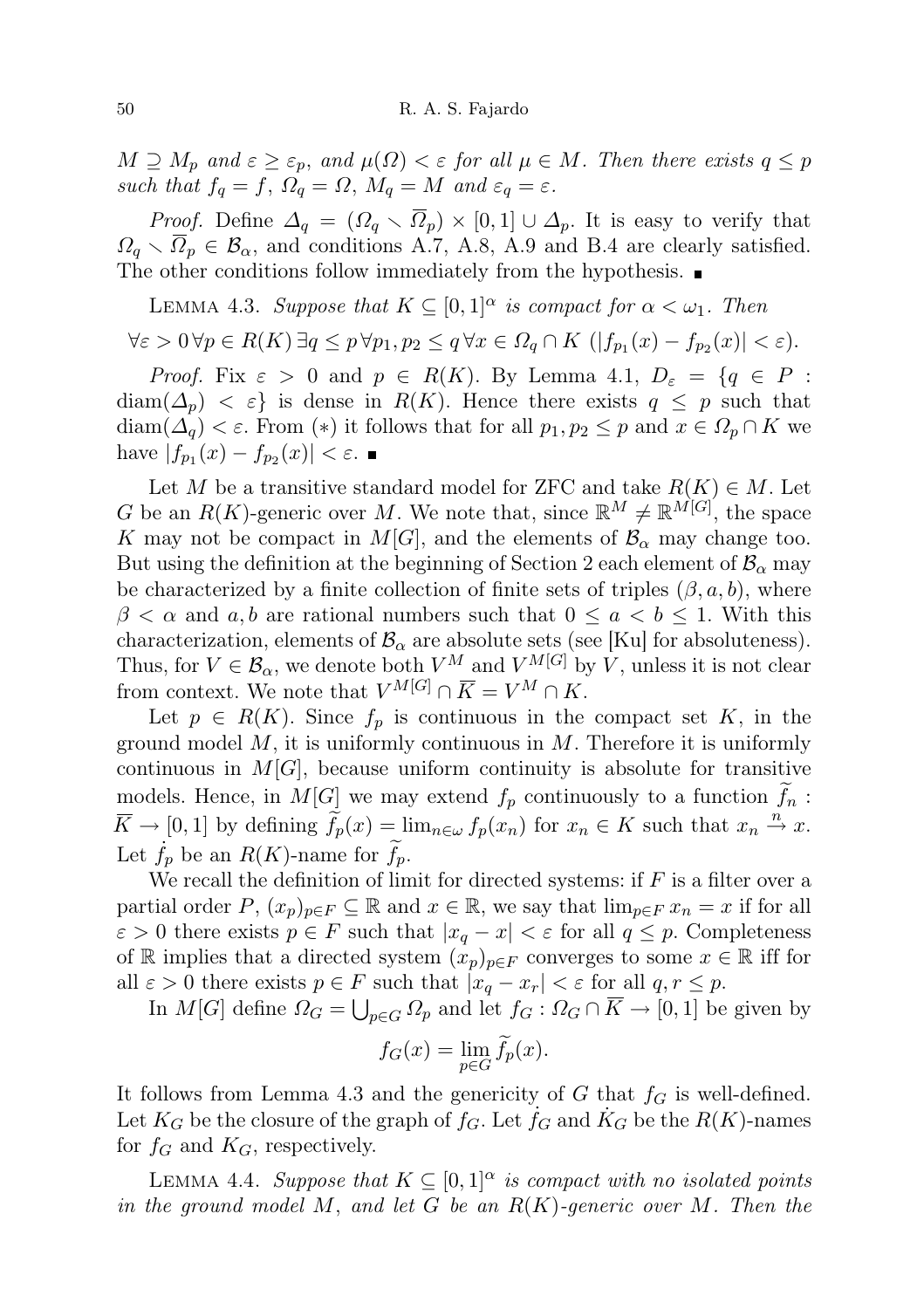following statements hold in  $M[G]$ :

- (a)  $\Omega_G \cap \overline{K}$  is dense in  $\overline{K}$ ;
- (b)  $f_G$  is continuous;
- (c) if K is connected in M, then  $K_G$  is connected in M[G].

*Proof.* Working in M, we will show that given  $x \in K$ , an open neighbourhood V of x belonging to  $\mathcal{B}_{\alpha}$  and  $p \in P$ , there exists  $q \leq p$  such that  $V \cap \Omega_q \neq \emptyset$ . This is enough to prove (a), using, in  $M[G]$ , the genericity of G and the fact that K is dense in  $\overline{K}$ .

If  $x \in \overline{\Omega}_p$ , take q to be p except that  $\Omega_q \supseteq \overline{\Omega}_p$  preserving the condition  $\mu(\Omega_q) < \varepsilon_p$  for all  $\mu \in M_p$  (this is possible by the regularity of  $\mu$ ), and use Lemma 4.2 to obtain  $\Delta_q$ . If  $x \notin \overline{\Omega}_p$ , pick an open neighbourhood  $W \in \mathcal{B}_\alpha$ of x included in V and disjoint from  $\Omega_p$ . Since  $V \cap K$  is a non-empty open set in a compact space with no isolated points, it is uncountable. So there exists  $y \in V$  such that  $\mu({y}) = 0$  for all  $\mu \in M_p$ . Fix  $\gamma = \min{\varepsilon_p - \mu(\Omega_p)}$ :  $\mu \in M_p$ . Select an open neighbourhood  $U \in \mathcal{B}_{\alpha}$  of y included in W such that  $\mu(U) < \gamma$  for all  $\mu \in M_p$ . Pick  $U' \in \mathcal{B}_\alpha$  such that  $x \in U' \subseteq \overline{U'} \subseteq U$ . Define  $q = (f_p, \Omega_p \cup U', M_p, \varepsilon_p, \Delta_q)$ , where  $\Delta_q$  is obtained by Lemma 4.2.

Let us prove (b). Working in  $M[G]$ , fix  $x \in \Omega_G \cap \overline{K}$  and  $\varepsilon > 0$ . Choose  $p \in G$  such that  $x \in \Omega_p$  and  $|f_{p_1}(y) - f_{p_2}(y)| < \varepsilon/3$  for all  $y \in \Omega_p \cap K$  and  $p_1, p_2 \leq p$  (using Lemma 4.3). By the continuity of  $f_p$ , let  $V \subseteq \Omega_p$  be an open neighbourhood of x such that  $|\widetilde{f}_p(y) - \widetilde{f}_p(x)| < \varepsilon/3$  for all  $y \in V \cap \overline{K}$ . Thus for all  $q \leq p$ ,

$$
|\widetilde{f}_q(y) - \widetilde{f}_q(x)| \le |\widetilde{f}_q(y) - \widetilde{f}_p(y)| + |\widetilde{f}_p(y) - \widetilde{f}_p(x)| + |\widetilde{f}_p(x) - \widetilde{f}_q(x)| < \varepsilon,
$$

implying that  $|f_G(y) - f_G(x)| \leq \varepsilon$  (because we can take  $q \leq p$  such that  $|f_G(y) - f_q(y)|$  and  $|f_G(x) - f_q(x)|$  are sufficiently small), proving the continuity of  $f_G$  at x.

To prove (c) we will first see that if K is connected in M then  $\overline{K}$  is connected in  $M[G]$ . If  $\overline{K}$  is not connected, there exist open sets U and V in  $[0,1]^\alpha$  such that  $\overline{K} \cap U \cap V = \emptyset$ ,  $\overline{K} \subseteq U \cup V$ ,  $\overline{K} \cap U \neq \emptyset$  and  $\overline{K} \cap V \neq \emptyset$ . Therefore  $K \cap U \cap V = \emptyset$ ,  $K \subseteq U \cup V$ ,  $K \cap U \neq \emptyset$  and  $K \cap V \neq \emptyset$ . By the compactness of K we may assume that  $U, V \in \mathcal{B}_{\alpha}$ . Since elements of  $\mathcal{B}_{\alpha}$  are determined by finite rational coordinates,  $K \cap U^M \cap V^M = \emptyset$ ,  $K \subseteq U^M \cup V^M$ ,  $K \cap U^M \neq \emptyset$  and  $K \cap V^M \neq \emptyset$ , contradicting the connectedness of K in M.

Having proved that  $\overline{K}$  is connected, we now show that for every  $x \in$  $\overline{K} \setminus \Omega_G$ , every open neighbourhood V of  $x, r \in [0,1] \cap \mathbb{Q}$  and  $n \in \omega$  there exists  $y \in V \cap K \cap \Omega_G$  such that  $|f_G(y) - r| < 1/n$ . This will imply that  $\pi_{K_G,K}^{-1}(x) = \{x\} \times [0,1].$  We may assume that  $x \in K$ , taking some  $x' \in$  $V \cap K \setminus \Omega_G$  instead of x. We note that  $V \cap K \setminus \Omega_G \neq \emptyset$ , because if  $V \cap K \subseteq \Omega_G$ , we may assume that  $V^M \subseteq \Omega_p$  for some  $p \in G$ , which implies that  $x \in \Omega_G$ .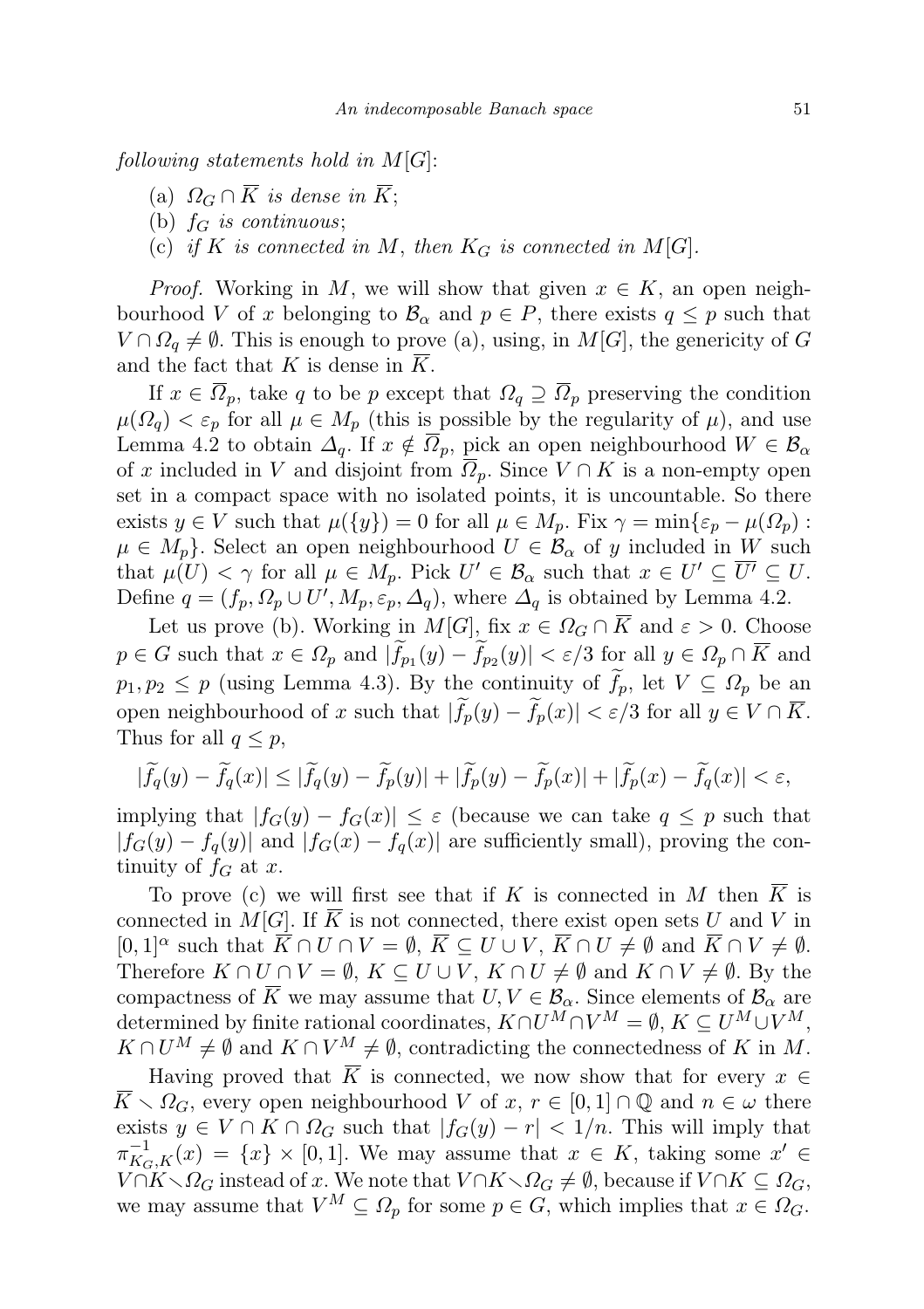Working in M, given  $x \in K$ , a neighbourhood  $V \in \mathcal{B}_{\alpha}$  of  $x, r \in [0,1] \cap \mathbb{Q}$ and  $p \in R(K)$ , we will show that there exists  $q \leq p$  such that  $\text{diam}(\Delta_q) \leq$  $1/n$  and either  $x \in \Omega_q$  or there exists  $y \in V \cap \Omega_q$  such that  $|f_q(y)-r| < 1/n$ . If  $x \in \Omega_p$ , by the regularity of the measures we find an open set W such that  $\overline{\Omega}_p \subseteq W$  and  $\mu(W) < \varepsilon_p$  for all  $\mu \in M_p$ . Select  $\Omega_q \in \mathcal{B}_\alpha$  such that  $\overline{\Omega}_p \subseteq \Omega_q \subseteq \overline{\Omega}_q \subseteq W$ ,  $M_q = M_p$ ,  $\varepsilon_q = \varepsilon_p$  and  $f_q = f_p$  and use Lemmas 4.2 and 4.1 to obtain  $\Delta_q$  such that  $q \in R(K)$  and  $\text{diam}(\Delta_q) < 1/n$ . If  $x \notin \overline{\Omega_p}$ we choose an open neighbourhood  $W \subseteq V$  of x disjoint from  $\overline{\Omega}_p$ . Consider  $y \in W$  such that  $\mu({y}) = 0$  for all  $\mu \in M_p$ . Let U be an open neighbourhood of y included in W such that  $\mu(U) < \varepsilon_p - \mu(\Omega_p)$  for all  $\mu \in M_p$ . Define  $\Omega_q = \Omega_p \cup U$ . By the Tietze theorem we find  $f_q : \overline{K} \to [0,1]$  with support in  $\Omega_q$  such that  $f_q|_{\Omega_p} = f_p$  and  $f_q(y) = r$ . Define  $\varepsilon_q = \varepsilon_p$  and  $M_q = M_p$  and use Lemmas 4.1 and 4.2 to obtain  $\Delta_q$  such that  $\text{diam}(\Delta_q) \leq 1/n$ .

We conclude that, in  $M[G]$ , if  $x \in \overline{K} \setminus \Omega_G$  then  $\pi_{K_G,K}^{-1}(x) = \{x\}$  × [0, 1]. By items (a) and (b), for  $x \in \Omega_G$  we have  $\pi_{K_G,K}^{-1}(x) = \{(x, f_G(x))\}.$ Therefore  $\pi_{K_G,K}^{-1}(x)$  is connected for all  $x \in K$ , which easily implies that  $K_G$ is connected.

From Lemma 4.4(a) we conclude that  $\pi_{\alpha}[K_G] = \overline{K}$ .

LEMMA 4.5. For any  $\alpha < \omega_1$  and any compact set  $K \subseteq [0,1]^\alpha$  with no isolated points, the forcing  $R(K)$  is c.c.c.

*Proof.* Let  $(p_{\xi} : \xi < \omega_1)$  be an uncountable family of conditions of  $R(K)$ . We may assume that  $\Omega_{p_{\xi}}, \varepsilon_{p_{\xi}}$  and  $\Delta_{p_{\xi}}$  are constant with respect to  $\xi$ ; we will denote them, respectively, by  $\Omega$ ,  $\varepsilon$  and  $\Delta$ . Given  $\xi, \eta < \omega_1$  define  $p =$  $(f_{p_{\xi}}, \Omega, M_{p_{\xi}} \cup M_{p_{\eta}}, \varepsilon, \Delta)$ . It is easy verify that  $p \in R(K)$  and  $p \leq p_{\xi}, p_{\eta}$ .

LEMMA 4.6. Let  $\alpha < \omega_1$ ,  $K \subseteq [0,1]^\alpha$  be a compact set with no isolated points,  $\varepsilon > 0$ ,  $\mu$  a positive measure and  $p \in R(K)$  such that  $\varepsilon_p \leq \varepsilon$ and  $\mu \in M_p$ . Let  $(\mu_n)_{n \in \omega} \subseteq M([0,1]^\alpha)$  and  $(x_n)_{n \in \omega} \subseteq K$  be such that  $\mu_n(\lbrace x_n \rbrace) \stackrel{n}{\rightarrow} 0$ ,  $(|\mu_n|)_{n \in \omega}$  weak<sup>\*</sup> converges to  $\mu$ ,  $\lbrace \mu_n : n \in \omega \rbrace$  is not 5 $\varepsilon$ -weakly relatively compact, and there exists a pairwise disjoint sequence  $(A_n)_{n\in\omega}\subseteq$  $\mathcal{B}_{\alpha}$  such that  $\|\mu_n\| - |\mu_n|(A_n) < \frac{\varepsilon}{18} \|\mu_n\|$ . Then there exist  $\delta_1 > \delta_2 > 0$  such that for all  $k \in \omega$  there exist  $q \leq p$  and  $n_1, n_2 > k$  such that

- (i)  $|\int_K f_q d\mu_{n_1}| > \delta_1;$
- (ii)  $|\int_K f_q d\mu_{n_2}| < \delta_2;$
- (iii)  $|\mu_{n_1}|(K \setminus \Omega_q) < (\delta_1 \delta_2)/3;$
- (iv)  $|\mu_{n_2}|(K \setminus \Omega_q) < (\delta_1 \delta_2)/3;$
- (v)  $x_{n_1}, x_{n_2} \in \Omega_q$ ,  $|f_q(x_{n_1}) f_q(x_{n_2})| < 1/k$ ;
- (vi) diam $(\Delta_q) \leq 1/k$ .

Proof. By Definition 2.1, passing to a subsequence we may assume that there exists a pairwise disjoint sequence  $(W_n)_{n\in\omega}\subseteq\mathcal{B}_\alpha$  such that  $|\mu_n(W_n)|$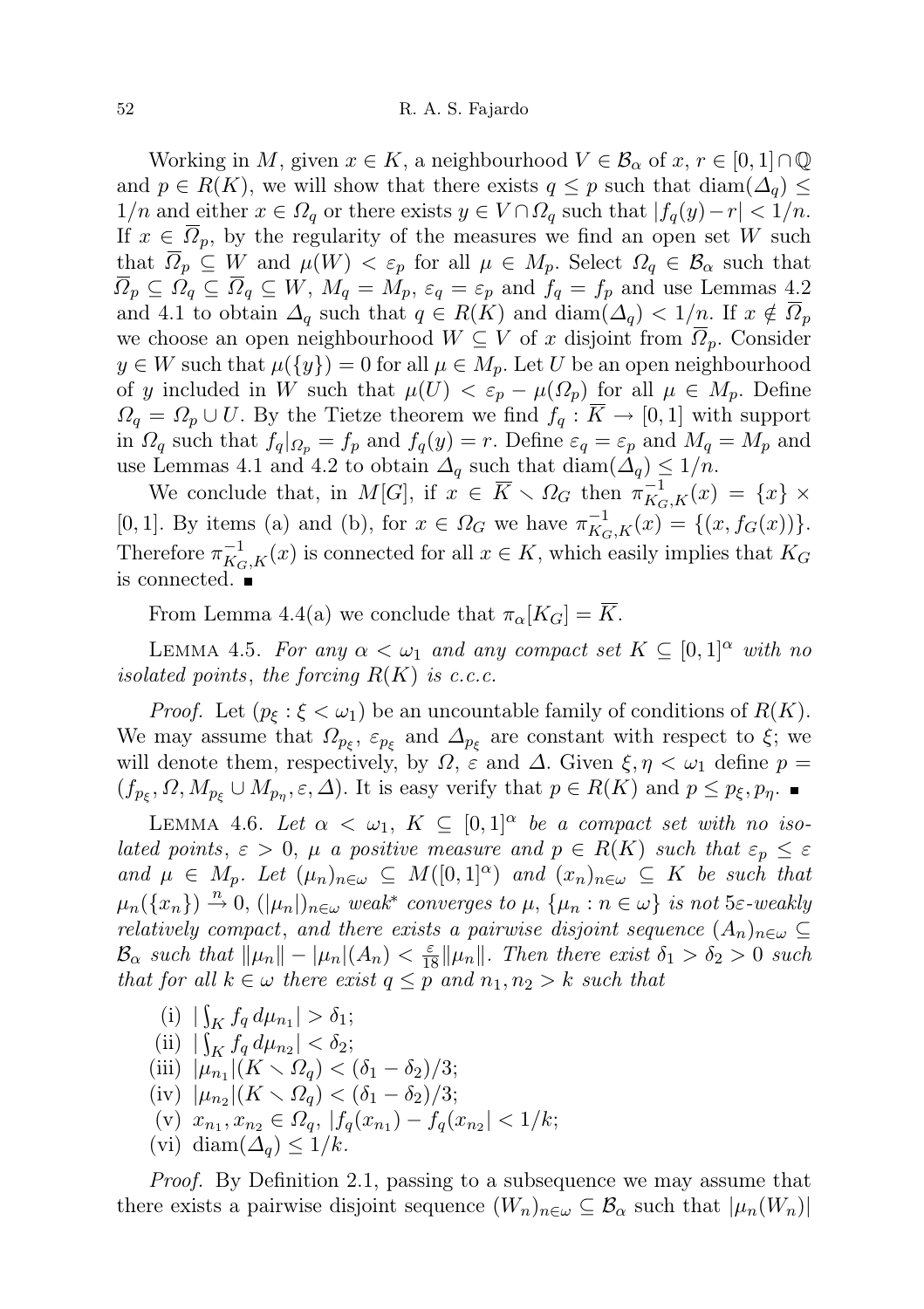$> 5\varepsilon$  for all  $n \in \omega$ . Since  $(\mu_n)_{n \in \omega}$  is not weakly convergent (by Theorem 2.2),  $\|\mu_n\|$  does not converge to 0. Passing to a subsequence we assume that  $\|\mu_n\|$ converges to  $r > 0$ .

Define  $\delta_1 = 5\varepsilon/3r$  and  $\delta_2 = 3\varepsilon r/2$ . To simplify the notation we will assume that  $r = 1$ , substituting  $\mu_n$  by  $\mu_n/r$  for all n, and  $\mu$  by  $\mu/r$ . Passing to a subsequence and using the hypothesis we assume that  $|\mu_n|(A_n) > 1-\epsilon/18$ for all  $n$ .

Fix  $\delta > 0$  such that  $\delta < (\varepsilon_p - \nu(\Omega_p))/6$  for all  $\nu \in M_p$ . Such a  $\delta$  exists by the definition of  $R(K)$ . Using the Rosenthal lemma ([Di, p. 82]) and the hypothesis that  $\mu_n({x_n})$  converges to 0, passing to a subsequence we assume that  $|\mu_n({x_m})| < \delta$  for all  $n, m \in \omega$ .

Fix  $k \in \omega$ . Since  $|\mu_n|$  converges weak<sup>\*</sup> to  $\mu$ , and  $\mu(\Omega_p) < \varepsilon$ , we choose  $k_0 \geq k$  such that  $|\mu_n|( \Omega_p) < \varepsilon$  for all  $n \geq k_0$ , and therefore

$$
\left|\int f_p\,d\mu_n\right|<\varepsilon.
$$

Setting  $U_n = W_n \setminus \Omega_p$  we have, for all  $n > k_0$ ,

$$
|\mu_n(U_n)| > 5\varepsilon - \varepsilon = 4\varepsilon.
$$

But

$$
|\mu_n|(K \smallsetminus A_n) < \varepsilon/18,
$$

which implies that  $|\mu_n(U_n \cap A_n)| > 3\varepsilon$ . Define  $B_n = U_n \cap A_n$ .

Since  $A_n$ 's are pairwise disjoint, we can find  $k_1 \geq k_0$  such that  $\mu(A_n) < \delta$ and  $\nu(A_n) < \delta$  for all  $n > k_1$  and  $\nu \in M_p$ . Thus, noting that  $\nu(\Omega_p) \leq \varepsilon_p - 4\delta$ , for all  $\nu \in M_p$ , we have  $\nu(\Omega_p \cup A_n \cup A_j) < \varepsilon_p - 2\delta$  for all  $n, j > k_1$  and  $\nu \in M_p$ .

Now we will take care of item (v). Passing to a subsequence, we assume that  $x_n$  converges to  $x \in K$ . If  $x \in \Omega_p$  we may assume that  $x \in \Omega_p$ , extending p to p' such that  $\overline{\Omega}_p \subseteq \Omega_{p'}$  (using regularity of measures). In this case, passing to a subsequence, we assume that  $x_n \in \Omega_p$  for all n, and define  $C_n = \emptyset$ . If  $x \notin \overline{\Omega}_p$ , we assume that  $x_n \notin \overline{\Omega}_p$  for all n and  $|\nu(\lbrace x_n \rbrace)| < \delta$  for all  $\nu \in M_p$ . Select  $C_n \in \mathcal{B}_\alpha$  disjoint from  $\overline{\Omega}_p$  such that  $x_n \in C_n$ ,  $\nu(C_n) < \delta$ for all  $\nu \in M_p$ , and  $|\mu_n|(C_m) < \delta$  for all  $n, m \in \omega$ . It is possible to choose such  $C_n$  because we have assumed that  $\mu_n({x_m}) < \delta$  for all  $n, m$ .

By the continuity of  $f_p$  we find distinct integers  $n_1, n_2 > k_1$  such that  $|f_p(x_{n_1}) - f_p(x_{n_2})| < 1/k$ . Define

$$
\Omega_q = \Omega_p \cup A_{n_1} \cup A_{n_2} \cup C_{n_1} \cup C_{n_2}.
$$

Since  $|\mu_n(B_n)| > 3\varepsilon$ , by the regularity of  $\mu_n$  we find a closed set  $F_n \subseteq B_n$ such that  $|\mu_n(F_n)| > 3\varepsilon$ .

Let  $f: K \to [0,1]$  be a continuous function such that  $f|_{F_{n_1}} = 1$  and  $f|_{K\setminus B_{n_1}} = f_p|_{K\setminus B_{n_1}}$ , and  $g: K \to [0,1]$  be a continuous function such that  $g|_{K \setminus (C_{n_1} \cup C_{n_2})} = 1$  and  $g(x_{n_1}) = g(x_{n_2}) = 0$  if  $C_n \neq \emptyset$  for all n, and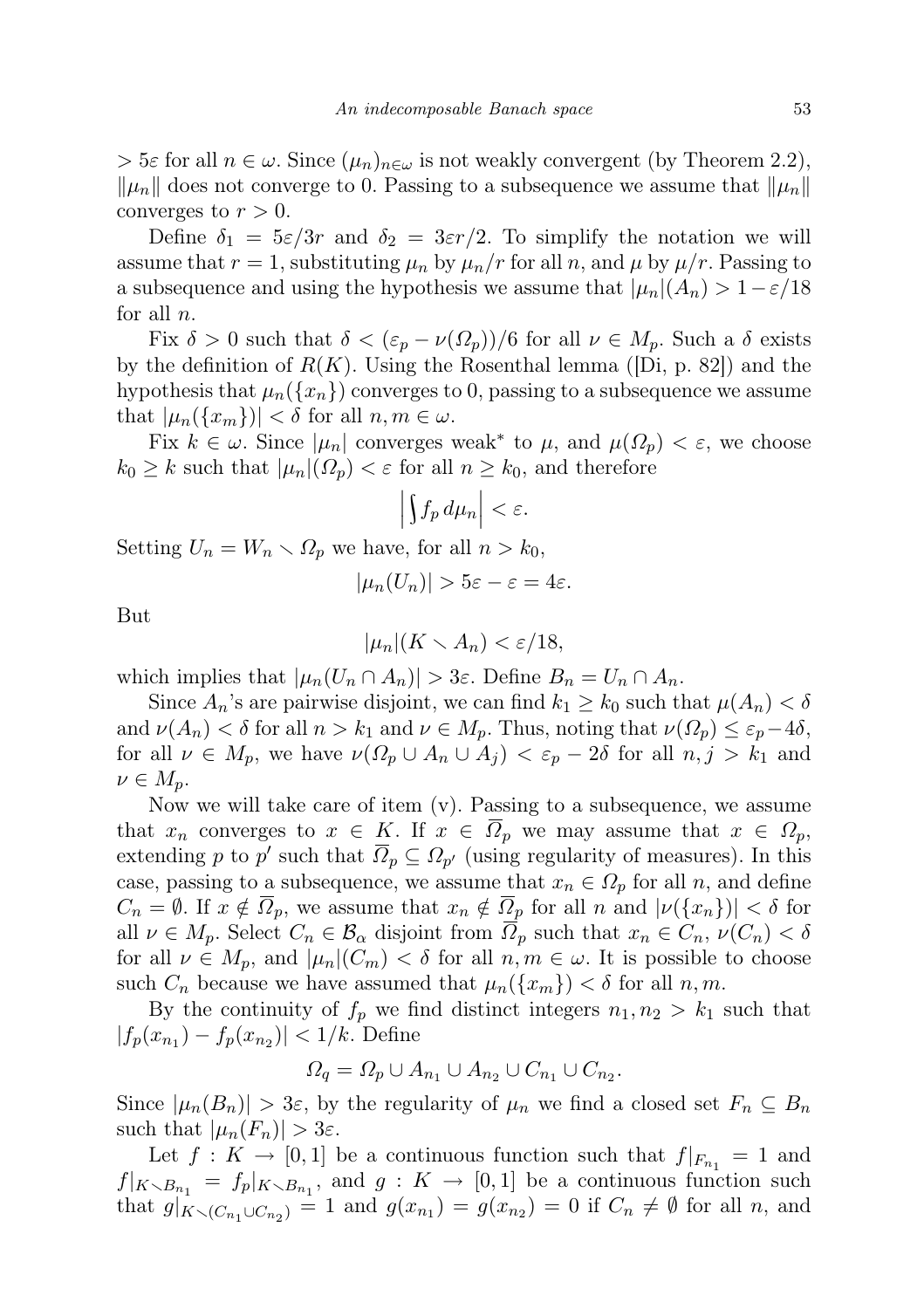g = 1 otherwise. Define  $f_q = f \cdot g$ ,  $M_q = M_p$ ,  $\varepsilon_q = \varepsilon_p$  and define  $\Delta_q$  as in Lemma 4.2. By Lemma 4.1 we assume that  $\text{diam}(\Delta_q) < 1/k$ . It is easy to see that  $q \in R(K)$  and  $f_q|_{\Omega_p} = f_p|_{\Omega_p}$ , because  $B_n \cap \Omega_p = \emptyset$ . Hence  $q \leq p$ . Then

$$
\left| \int f_q d\mu_{n_1} \right| \ge |\mu_{n_1}(F_{n_1})| - |\mu_{n_1}|(\Omega_p) - |\mu_{n_1}|(C_{n_1} \cup C_{n_2}) > 3\varepsilon - \varepsilon - 2\delta \ge 5\varepsilon/3
$$

and

$$
\left| \int f_q d\mu_{n_2} \right| \leq |\mu_{n_2}(B_{n_1})| + \left| \int f_p d\mu_{n_2} \right| + |\mu_{n_2}| (C_{n_1} \cup C_{n_2})
$$
  

$$
< \varepsilon / 18 + \varepsilon + 2\delta < 3\varepsilon / 2.
$$

Since  $A_{n_1} \cup A_{n_2} \subseteq \Omega_q$  we have

$$
|\mu_n|(K \setminus \Omega_q) < \frac{\varepsilon}{18} = \frac{\delta_1 - \delta_2}{3}
$$

for  $n \in \{n_1, n_2\}$ . Thus we have proved items (i) to (iv). Item (v) follows from the choice of  $k_1$  and  $k_2$ , in the case  $x \in \Omega_p$ , because we will have  $f_q(x_n) = f_p(x_n)$ . In the case  $x \notin \Omega_p$  we have  $C_n \neq \emptyset$  and item (v) follows from  $f_q(x_{n_1}) = f_q(x_{n_2}) = 0$ . Item (vi) is imediate from the choice of  $\Delta_q$ .

5. Iteration of the forcing. In this section we iterate forcings of the kind  $R(K)$ , as described below, to prove the main result of this paper: the consistent existence of an indecomposable  $C(K)$  space with density smaller than continuum.

We will construct by induction forcings  $(P_\alpha)_{\alpha\leq\omega_1}$  and  $P_\alpha$ -names  $(\dot{K}_\alpha)_{\alpha\leq\omega_1}$ such that  $P_{\alpha} \Vdash {\alpha \over K_{\alpha}}$  is compact of countable weight". Let  $P_0$  be a trivial forcing and  $K_0 = [0, 1]^2$ . Having defined  $P_\alpha$  and  $\dot{K}_\alpha$  we define

$$
P_{\alpha+1} = P_{\alpha} * \dot{Q}_{\alpha},
$$

where  $\dot{Q}_{\alpha}$  is a  $P_{\alpha}$ -name such that

$$
P_{\alpha}\Vdash \dot{Q}_{\alpha}=R(\dot{K}_{\alpha}),
$$

and we define  $\dot{K}_{\alpha+1}$  to be a  $P_{\alpha+1}$ -name such that  $P_{\alpha+1} \Vdash \dot{K}_{\alpha+1} = (\dot{K}_{\alpha})_{\dot{G}_{\alpha}}$ . If  $\alpha \leq \omega_1$  is a limit ordinal and  $(P_\beta)_{\beta < \alpha}$  and  $(\dot{K}_\beta)_{\beta < \alpha}$  are defined, we define  $P_{\alpha}$  to be the iteration with finite supports of  $(P_{\beta})_{\beta < \alpha}$ , and we define  $\dot{K}_{\alpha}$  so that

$$
P_{\alpha} \Vdash \dot{K}_{\alpha} = \varprojlim (\overline{\dot{K}}_{\beta})_{\beta < \alpha}.
$$

Set  $P = P_{\omega_1}$ . In  $M[G_\alpha]$  consider  $K_\alpha = (\dot{K}_\alpha)_{G_\alpha}$ .

By the definition we have  $K_{\alpha} \subseteq [0,1]^{\alpha}$  for  $\alpha \geq \omega$ , and  $K_{\alpha} \subseteq [0,1]^{\alpha+2}$  for  $\alpha < \omega$ . To get uniform notation, if  $\alpha < \omega$  and  $x \in K_{\gamma}$  with  $\gamma > \alpha$ , we denote  $x|_{\alpha+2}$  by  $x|_{\alpha}$ .

Since  $P$  is an iteration with finite supports of c.c.c. forcings,  $P$  is also c.c.c. and hence it preserves cardinals.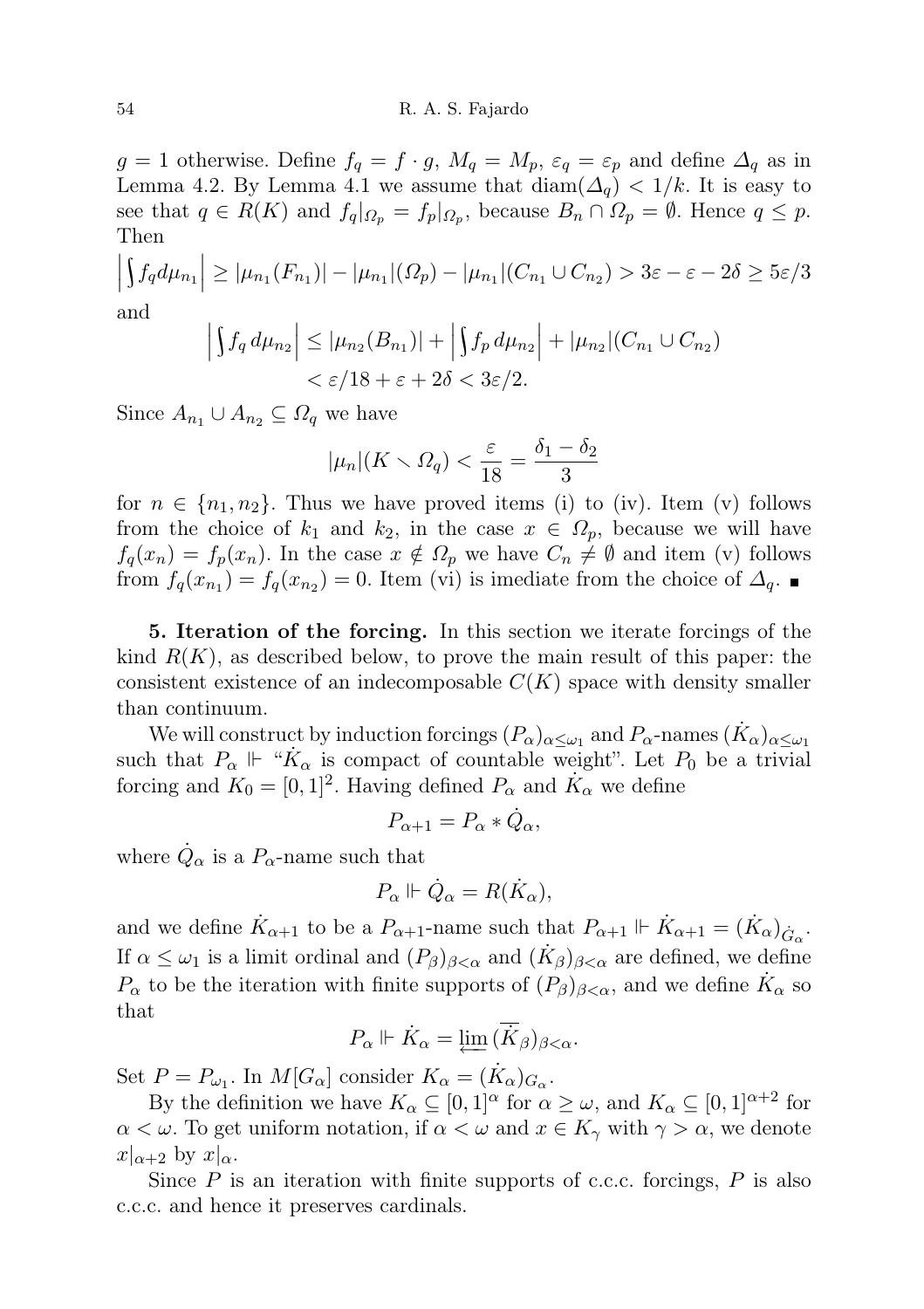In  $K_{\alpha}$  we define  $(q_n|\alpha)_{n\in\omega}\subseteq K_{\alpha}$  inductively, in  $M_{\alpha}$ . In M, we fix an enumeration  $\{q_n|0: n \in \omega\}$  of the pairs of rationals in  $[0,1]^2$ . Having defined  $\{q_n|\alpha : n \in \omega\}$  in  $M_\alpha$ , in  $M_{\alpha+1}$  we define  $q_n|(\alpha+1)=(q_n|\alpha, f_G(q_n|\alpha))$  if  $q_n | \alpha \in \Omega_{G_{\{\alpha\}}},$  and  $q_n | (\alpha + 1) = (q_n | \alpha, 0)$  otherwise. For  $\alpha$  a limit ordinal we define  $q_n|\alpha = \bigcup_{\beta < \alpha} q_n|\beta$ . Let  $\dot{q}_n|\alpha$  be a  $P_\alpha$ -name for  $q_n|\alpha$ . Set  $q_n = q_n|\omega_1$  in  $M_{\omega_1}$ .

LEMMA 5.1. In  $M[G]$ , the set  $\{q_n : n \in \omega\}$  is dense in  $K_{\omega_1}$ .

*Proof.* By the hypothesis  $\{q_n|0: n \in \omega\}$  is dense in  $K_0$ . If  $\{q_n|\beta: n \in \omega\}$ is dense in  $K_\beta$  for all  $\beta < \alpha$  and  $\alpha$  a limit ordinal, then, in  $M_\alpha$ ,  $\{q_n | \alpha : n \in \omega\}$ is dense in  $K_{\alpha}$ . In fact, if there exists a non-empty set  $V \in \mathcal{B}_{\alpha}$  such that V is disjoint from  $\{q_n | \alpha : n \in \omega\}$ , then since V is a finite union of elementary open sets there exists  $\beta < \alpha$  such that  $\pi_{\beta}[V]$  is a non-empty open set in  $K_{\beta}$ , contradicting the assumption that  $\{q_n|\beta : n \in \omega\}$  is dense in  $K_\beta$ .

Suppose that  $\{q_n | \alpha : n \in \omega\}$  is dense in  $K_\alpha$ . Let V be a non-empty open set of  $K_{\alpha+1}$ . Since  $Gr(f_{G_{\{\alpha\}}})$  is dense in  $K_{\alpha+1}$ , V intersects  $Gr(f_{G_{\{\alpha\}}})$  =  $\pi^{-1}(\Omega_{G_{\{\alpha\}}})$ , which is open in  $K_{\alpha+1}$ . Therefore, taking this intersection instead of V we assume that  $V \subseteq Gr(f_{G_{\{\alpha\}}})$ . By Lemma 4.4,  $f_{G_{\{\alpha\}}}$  is continuous in  $\Omega_{G_{\{\alpha\}}},$  so  $\pi_{K_{\alpha}}^{-1}$  $K_{\alpha+1}, K_{\alpha}$  is a homeomorphism when restricted to  $\Omega_{G_{\{\alpha\}}},$ hence  $\pi_{K_{\alpha+1}, K_{\alpha}}[V]$  is open in  $K_{\alpha}$ , and therefore it intersects  $\{q_n | \alpha : n \in \omega\}$ , implying that V intersects  $\{q_n | (\alpha + 1) : n \in \omega \}$ .

LEMMA 5.2. In  $M[G]$ , the space  $K_{\omega_1}$  is connected.

*Proof.* We proceed by induction. For  $\alpha = 0$ ,  $K_0 = [0, 1]^2$  is connected in  $M_0$ . If  $K_\alpha$  is connected in  $M_\alpha$ , then by Lemma 4.4,  $K_{\alpha+1}$  is connected in  $M_{\alpha+1}$ . Let  $\alpha \leq \omega_1$  be a limit ordinal and suppose that, in  $M_{\beta}$ ,  $K_{\beta}$  is connected, for all  $\beta < \alpha$ , but  $K_{\alpha}$  is not connected. By the compactness of  $K_{\alpha}$  there exist  $U, V \in \mathcal{B}_{\alpha}$  such that  $K_{\alpha} \cap U \cap V = \emptyset$ ,  $K_{\alpha} \subseteq U \cup V$ ,  $K_{\alpha} \cap U \neq \emptyset$ and  $K_{\alpha} \cap V \neq \emptyset$ . Since elements of  $\mathcal{B}_{\alpha}$  are determined by finite coordinates below  $\alpha$ , there exists  $\beta < \alpha$  such that  $\pi_{\beta}[U]$  and  $\pi_{\beta}[V]$  are open sets such that  $U = \pi^{-1}$  $\frac{1}{\beta} [\pi_\beta[U]]$  and  $V = \pi_\beta^{-1}$  $\bar{\beta}^{-1}[\pi_{\beta}[V]]$ , which implies that  $K_{\beta}$ , and so  $K_{\beta}$ , is not connected.  $\blacksquare$ 

LEMMA 5.3. Let  $\mu$  be a P-name for a measure on  $K_{\omega_1}$  and let  $\dot{z}$  be a P-name for an element of  $K_{\omega_1}$ . Then the following sets are closed unbounded  $in \omega_1$ :

(a) 
$$
C_{\mu} = {\alpha < \omega_1 : P \Vdash \mu_{|\mathcal{B}_{\alpha}} \in M_{\alpha} \text{ and } |\mu|_{|\mathcal{B}_{\alpha}} = |\mu_{|\mathcal{B}_{\alpha}}|};
$$
  
(b)  $C_{\alpha} = {\alpha < \omega_1 : P \Vdash \mu_{|\mathcal{B}_{\alpha}} \in M_{\alpha}}$ 

(b)  $C_{\dot{z}} = \{ \alpha < \omega_1 : P \Vdash \dot{z}|_{\alpha} \in M_{\alpha} \}.$ 

*Proof.* Fix  $\alpha_0 \in \omega_1$ . We will construct by induction an increasing sequence  $(\alpha_n)_{n\in\omega}$  in  $\omega_1$  such that P forces the following statements:

$$
(*)\qquad \qquad \dot{\mu}_{|\mathcal{B}_{\alpha_n}} \in M_{\alpha_{n+1}},
$$

$$
(**) \qquad \forall V \in \mathcal{B}_{\alpha_n} \ (\|\mu\|(V) = \|\mu_{|\mathcal{B}_{\alpha_{n+1}}|}(V)).
$$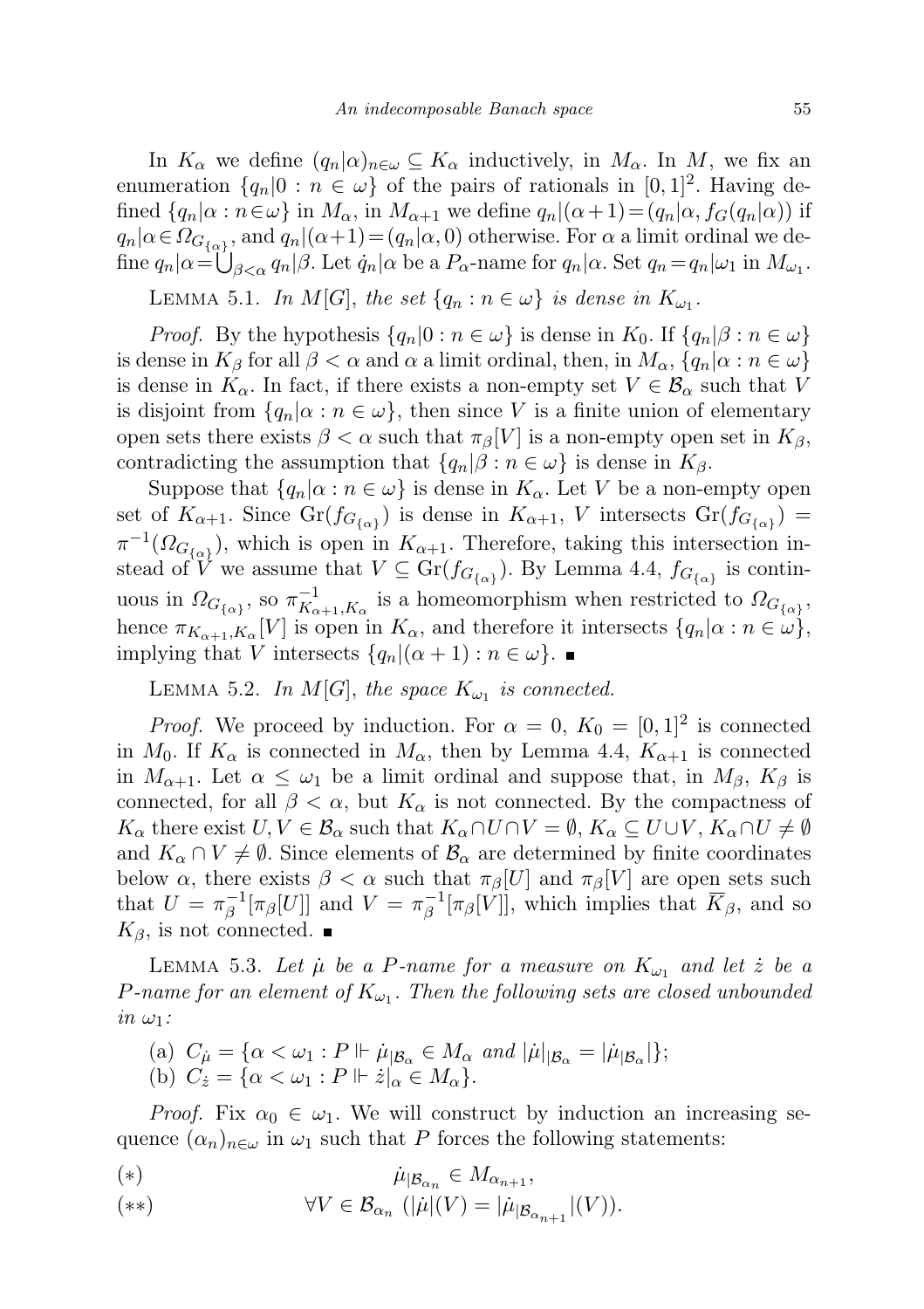Working in  $M[G]$  for G a P-generic over a ground model M, given n we find  $\alpha_{n+1} > \alpha_n$  such that  $\mu_G \in M_{\alpha_n}$ , since  $\mathcal{B}_{\alpha_n} \in M[G_\alpha]$  is countable and  $\mu_{G|\mathcal{B}_{\alpha_n}}$ may be identified as a countable sequence of countable sequences of integers. We may also choose  $\alpha_{n+1}$  large enough to contain the elements of  $\mathcal{B}_{\omega_1}$  which decide the value of  $|\mu_G|(V)$  for  $V \in \mathcal{B}_{\alpha}$ , since  $|\mu_G|(V)$  is the supremum of finite sums of measures of disjoint Borel sets and each Borel set in  $K_{\omega_1}$  may be approximated by elementary open sets.

Therefore, for each  $p \in P$  we find  $q \leq p$  which forces  $(*)$  and  $(**)$  for some  $\alpha_{n+1}$ . This means that the set D consisting of all conditions  $p \in P$ such that, for some  $\beta < \omega_1$ ,

$$
p \Vdash \beta = \min \{ \beta < \omega_1 : \dot{\mu}_{|B_{\alpha_n}} \in M_\beta \land \forall V \in \mathcal{B}_{\alpha_n} \ (\|\dot{\mu}((V) = |\dot{\mu}_{|\beta}|(V)) \},\
$$

is dense in P. For each  $p \in D$  we define  $\beta^p$  as the least  $\beta$  such that p forces (\*) and (\*\*) with  $\beta$  instead of  $\alpha_{n+1}$ . Note that  $\beta^p \neq \beta^q$  implies that p and q are incompatible. Since P is c.c.c.,  $\{\beta^p : p \in D\}$  is countable. Since D is dense in P, taking  $\alpha_{n+1} = \sup \{ \beta^p : p \in D \}$  we have (\*) and (\*\*) satisfied.

Setting  $\alpha = \sup\{\alpha_n : n \in \omega\}$  we have  $\alpha \in C_{\mu}$ , which proves that  $C_{\mu}$  is umbounded. The proof that  $C_{\mu}$  is closed uses the same argument. Thus we have handled item (a). Item (b) is analogous.  $\blacksquare$ 

For G an  $R(K)$ -generic over M, in  $M[G]$  we define  $f'_{G}: K_G \to [0,1]$  by  $f'_{G}(x,t) = t$  for  $(x,t) \in K_G \subseteq \overline{K} \times [0,1]$ . In M we let  $\dot{f}'_{G}$  be an  $R(K)$ -name for  $f'_{G}$ . We note that

$$
(*)\qquad \qquad f'_{G|K_G\cap\Omega_G\times[0,1]}=f_G\circ\pi,
$$

since  $\pi^{-1}_{\nu}$  $_{K_{G},\overline{K}}^{-1}(x) = \{f_{G}(x)\}\text{ for }x\in\Omega_{G}.$ 

Let G be a P-generic over M and fix  $\alpha < \omega_1$ . In  $M[G]$  we define  $\tilde{f}'_{G_{\{\alpha\}}}$ to be the continuous extension of  $f'_{G_{\{\alpha\}}}\$ in  $\overline{K}^{M[G]}_{\alpha}$ , which exists since  $f'_{G_{\{\alpha\}}}$ is uniformly continuous in  $K_{\alpha}$ . Let  $\bar{f}'_{G_{\{\alpha\}}}$  be a P-name for  $\tilde{f}'_{G_{\{\alpha\}}}$ .

LEMMA 5.4. Let  $\varepsilon > 0$  be rational,  $\alpha < \omega_1$  and  $p \in P$  be such that  $\varepsilon_{p(\alpha)} \leq$  $\varepsilon$  and  $\mu \in M_p$ , for  $\mu$  a  $P_\alpha$ -name. Let  $(\mu_n)_{n \in \omega}$  and  $(\dot{x}_n)_{n \in \omega}$  be sequences of P-names such that p forces:

- (i)  $\mu_n \in M(K_{\omega_1});$
- (ii)  $\dot{x}_n \in K_{\omega_1};$
- (iii)  $\mu_{n|\mathcal{B}_{\alpha}} \in M_{\alpha};$
- (iv)  $\dot{x}_n|_{\alpha} \in M_{\alpha};$
- (v)  $|\dot{\mu}_{n|\mathcal{B}_{\alpha}}| = |\dot{\mu}_{n}|_{|\mathcal{B}_{\alpha}};$
- (vi)  $\mu_{n|\mathcal{B}_{\alpha}}(\{\dot{x}_n|_{\alpha}\}) \stackrel{n}{\rightarrow} 0;$
- (vii)  $|\mu_{n|\mathcal{B}_{\alpha}}|$  weak<sup>\*</sup> converges to  $\mu$ ;
- (viii)  $\{\mu_{n|\mathcal{B}_{\alpha}} : n \in \mathcal{D}\}\$ is not Šč-weakly relatively compact;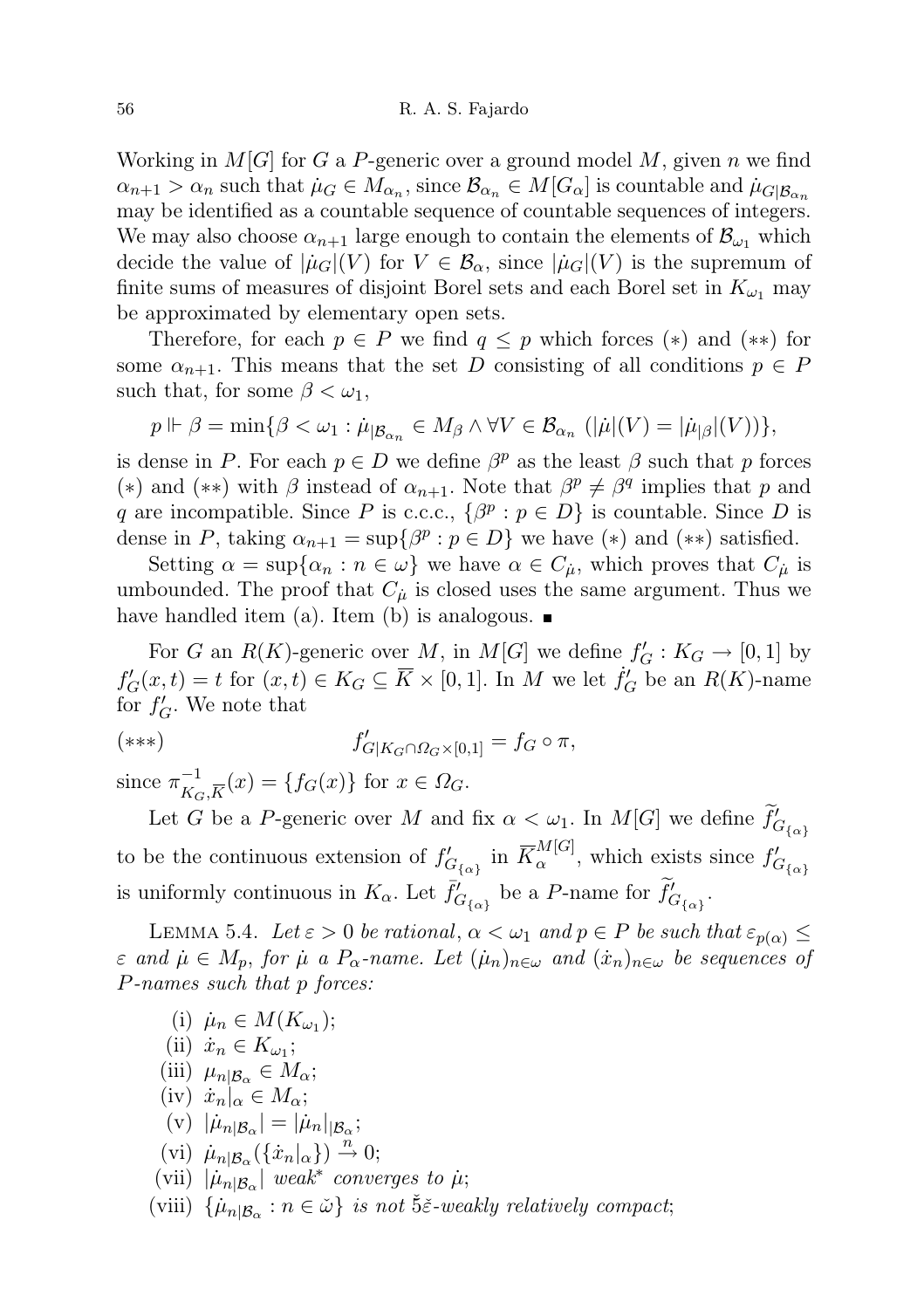(ix) there exists a pairwise disjoint sequence  $(A_n)_{n\in\omega} \subseteq \mathcal{B}_\alpha$  such that  $\|\dot{\mu}_n\| - |\dot{\mu}_n|(A_n) < \frac{\varepsilon}{18} \|\dot{\mu}_n\|$  for all n.

Then there exist  $\delta_1, \delta_2 > 0$  such that  $p \Vdash \forall k \in \tilde{\omega} \exists n_1, n_2 > k$ 

$$
\left| \int\limits_K \bar{f}'_{G_{\{\alpha\}}}\circ \pi_{\alpha+1} d\mu_{n_1} \right| > \check{\delta}_1, \quad \left| \int\limits_K \bar{f}'_{G_{\{\alpha\}}}\circ \pi_{\alpha+1} d\mu_{n_2} \right| < \check{\delta}_2,
$$

$$
|\dot{f}_{G_{\{\alpha\}}}(x_{n_1}|\alpha) - \dot{f}_{G_{\{\alpha\}}}(x_{n_2}|\alpha)| < 2/k.
$$

*Proof.* Let G be a P-generic over a ground model M such that  $p \in G$ . In  $M[G]$ , set  $\mu_n = (\dot{\mu}_n)_G$  and  $x_n = (\dot{x}_n)_G$ . In  $M[G_\alpha]$ , take  $\mu = \dot{\mu}_{G_{\{\alpha\}}}$ .

By hypothesis,  $\mu_{n|\mathcal{B}_{\alpha}} \in M[G_{\alpha}]$  and  $x_n|_{\alpha} \in M[G_{\alpha}]$  for all n. Let us work in  $M[G_\alpha]$ . By Lemma 4.6 there exist  $\delta'_1 > \delta'_2 > 0$  such that for all  $p' \leq p(\alpha) \in R(K_\alpha)$  and  $k \in \omega$ , there exist  $n_1, n_2 > k$  and  $q \leq p'$  such that  $|\int f_q d\mu_{n_1|\mathcal{B}_\alpha}| > \delta_1', |\int f_q d\mu_{n_2|\mathcal{B}_\alpha}| < \delta_2', \text{ and } |\mu_{n_i|\mathcal{B}_\alpha}| (K_\alpha \setminus \Omega_q) < (\delta_1' - \delta_2') / 3$ for  $i = 1, 2$ . By Lemma 4.1 we may assume that

$$
\text{diam}(\Delta_q) \le \min \bigg\{ \frac{|\int f_q d\mu_{n_1|\mathcal{B}_\alpha}| - \delta_1'}{\|\mu_{n_1|\mathcal{B}_\alpha}\|}, \frac{\delta_2' - |\int f_q d\mu_{n_2|\mathcal{B}_\alpha}|}{\|\mu_{n_2|\mathcal{B}_\alpha}\|} \bigg\}.
$$

Therefore, for all  $r \leq q$  we have

$$
\left| \int_{\Omega_q} f_r \, d\mu_{n_1|\mathcal{B}_\alpha} \right| > \left| \int f_q \, d\mu_{n_1|\mathcal{B}_\alpha} \right| - \text{diam}(\Delta_q) \cdot |\mu_{n_1|\mathcal{B}_\alpha}|(\Omega_q) \ge \delta_1'
$$

and

$$
\left| \int_{\Omega_q} f_r d\mu_{n_2|\mathcal{B}_\alpha} \right| < \left| \int f_q d\mu_{n_2|\mathcal{B}_\alpha} \right| + \text{diam}(\Delta_q) \cdot |\mu_{n_2|\mathcal{B}_\alpha}|(\Omega_q) \le \delta'_2.
$$

Since  $\mu_{n|\mathcal{B}_{\alpha}} \in M[G_{\alpha}],$  in  $M[G]$  we have

$$
\int_{\Omega^M[G]\cap \overline{K}} \widetilde{f}_r \, d\mu_{n|B_\alpha} = \int_{\Omega^M\cap K} f_r \, d\mu_{n|B_\alpha}
$$

for all  $\Omega \in \mathcal{B}_{\alpha}$ , and so in  $M[G]$ ,

(1) 
$$
\left| \int_{\Omega_r \cap \overline{K}_{\alpha}} \widetilde{f}_r d\mu_{n_1 | \mathcal{B}_{\alpha}} \right| > \delta'_1,
$$

(2) 
$$
\left| \int_{\Omega_{\tau} \cap \overline{K}_{\alpha}} \widetilde{f}_{r} d\mu_{n_{2}|\mathcal{B}_{\alpha}} \right| < \delta_{2}'
$$

and

(3) 
$$
|\mu_{n_i|\mathcal{B}_{\alpha}}|(\overline{K}_{\alpha} \setminus \Omega_r) < (\delta'_1 - \delta'_2)/3
$$

for  $i \in \{1, 2\}$ . We observe that at this moment  $f_r$  represents the continuous extension of  $f_r$  in  $\overline{K}_{\alpha}^{M[G]}$ , and not in  $\overline{K}_{\alpha}^{M[G_{\alpha+1}]}$ , as with the previous definition. In the same way we interpret  $f_{G_{\{\alpha\}}}$  as a continuous function from  $\Omega_{G_{\{\alpha\}}} \cap \overline{K}_{\alpha+1}^{M[G]}$  into [0, 1].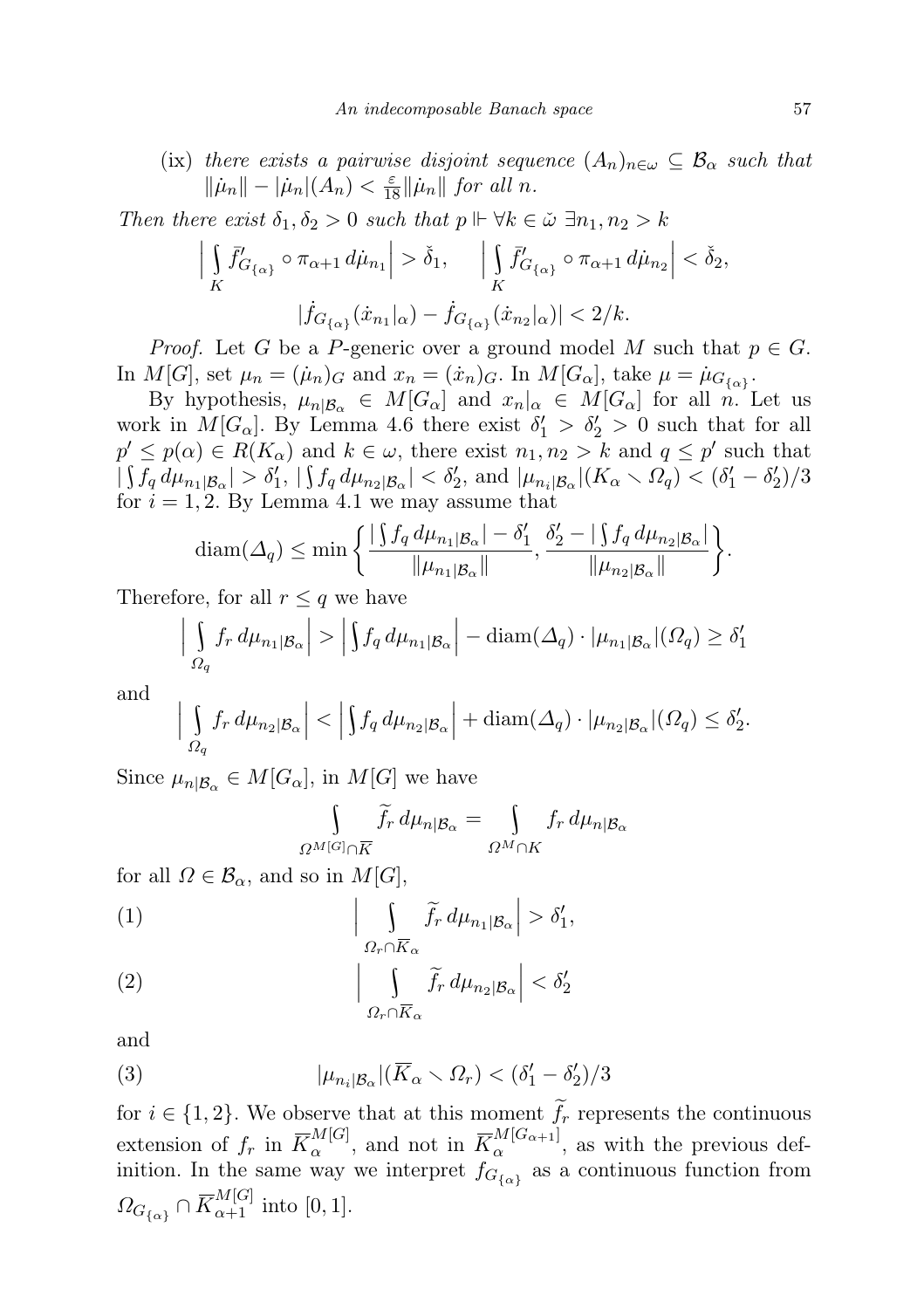The inequalities (1) and (2) also hold for  $f_{G_{\{\alpha\}}}$  instead of  $f_r$ , since, by the definition of  $f_{G_{\{\alpha\}}},$  for all  $x \in \Omega_{G_{\{\alpha\}}}$  and  $\varepsilon' > 0$  there exists  $r \leq p(\alpha)$ such that for all  $s \leq r$  we have  $|f_G(x) - f_s(x)| < \varepsilon'$ .

From (3) and the hypothesis (v) we conclude that  $|\mu_{n_i}|(K \setminus \Omega_r \times [0,1]^{\omega_1 \setminus \alpha})$  $<(\delta'_1 - \delta'_2)/3$ , for  $i \in \{1,2\}$ , and from (1) and (2) for  $f_G$  and from (\*\*\*) we have  $\bigg\}$ 

$$
\int\limits_{K\cap\Omega_r\times[0,1]^{\omega_1\smallsetminus\alpha}}f'_{G_{\{\alpha\}}}\circ\pi_{\alpha+1}\,d\mu_{n_1}\Big|>\delta_1',
$$
  

$$
\int\limits_{K\cap\Omega_r\times[0,1]^{\omega_1\smallsetminus\alpha}}f'_{G_{\{\alpha\}}}\circ\pi_{\alpha+1}\,d\mu_{n_2}\Big|<\delta_2'.
$$

Hence

 $\bigg]$  $\vert$ 

 $\bigg\}$  $\bigg]$  $\vert$ 

$$
\left| \int\limits_K f'_{G_{\{\alpha\}}} \circ \pi_{\alpha+1} d\mu_{n_1} \right| > \delta'_1 - (\delta'_1 - \delta'_2)/3,
$$
  

$$
\left| \int\limits_K f'_{G_{\{\alpha\}}} \circ \pi_{\alpha+1} d\mu_{n_2} \right| < \delta'_2 + (\delta'_1 - \delta'_2)/3.
$$

Thus, taking  $\delta_1 = \delta_1' - (\delta_1' - \delta_2')/3$  and  $\delta_2 = \delta_2' + (\delta_1' - \delta_2')/3$  we see that  $\delta_1 > \delta_2 > 0$  satisfy the assertion of the lemma. The last inequality of the assertion follows from items (v) and (vi) of Lemma 4.6.  $\blacksquare$ 

LEMMA 5.5. Let 
$$
a, b \in M_{\alpha}
$$
 be disjoint subsets of  $\omega$  such that  
\n
$$
\overline{\{q_n | \alpha : n \in a\}} \cap \overline{\{q_n | \alpha : n \in b\}} \neq \emptyset.
$$
\nThen  $\overline{\{q_n : n \in a\}} \cap \overline{\{q_n : n \in b\}} \neq \emptyset$  in  $M_{\omega_1}$ .

*Proof.* If  $\overline{\{q_n|\beta : n \in a\}} \cap \overline{\{q_n|\beta : n \in b\}} = \emptyset$  for  $\beta$  a limit ordinal, there exists  $\gamma < \beta$  where the separation occurs, in the model  $M_{\beta}$ . Thus, in order to prove the lemma it is enough to show that

$$
\overline{\{q_n|(\alpha+1) : n \in a\}} \cap \overline{\{q_n|(\alpha+1) : n \in b\}} \neq \emptyset
$$

and use induction.

Fix  $\alpha < \omega_1$  and  $a, b \subseteq \omega$  as in the hypothesis. Working in  $M_\alpha$  let us prove that

$$
R(K_{\alpha}) \Vdash \overline{\{q_n|(\alpha+1) : n \in \check{a}\}} \cap \overline{\{q_n|(\alpha+1) : n \in \check{b}\}} \neq \emptyset \text{ in } \dot{K}_{\alpha+1}.
$$

Fix  $p \in R(K_\alpha)$ . We will show that there exists  $q \leq p$  such that

(4) 
$$
q \Vdash \overline{\{ \dot{q}_n | (\alpha+1) : n \in \check{a} \}} \cap \overline{\{ \dot{q}_n | (\alpha+1) : n \in \check{b} \}} \neq \emptyset.
$$

Using the fact that  $K_{\alpha}$  is metrizable and passing to a subsequence, we assume that there exists  $z \in K_\alpha$  such that  $q_n | \alpha$  converges to z.

We will consider two cases. If there exists  $q \leq p$  such that  $z \in \Omega_q$ , by the regularity of the measures in  $M_q$  we may assume that  $z \in \Omega_q$ . Since  $f_{G_{\{\alpha\}}}$  is continuous in  $\Omega_{G_{\{\alpha\}}}$  and  $R(K_{\alpha}) \Vdash \dot{K}_{\alpha+1} = \text{Gr}(\dot{f}_{G_{\{\alpha\}}})$ , we see that (4) holds.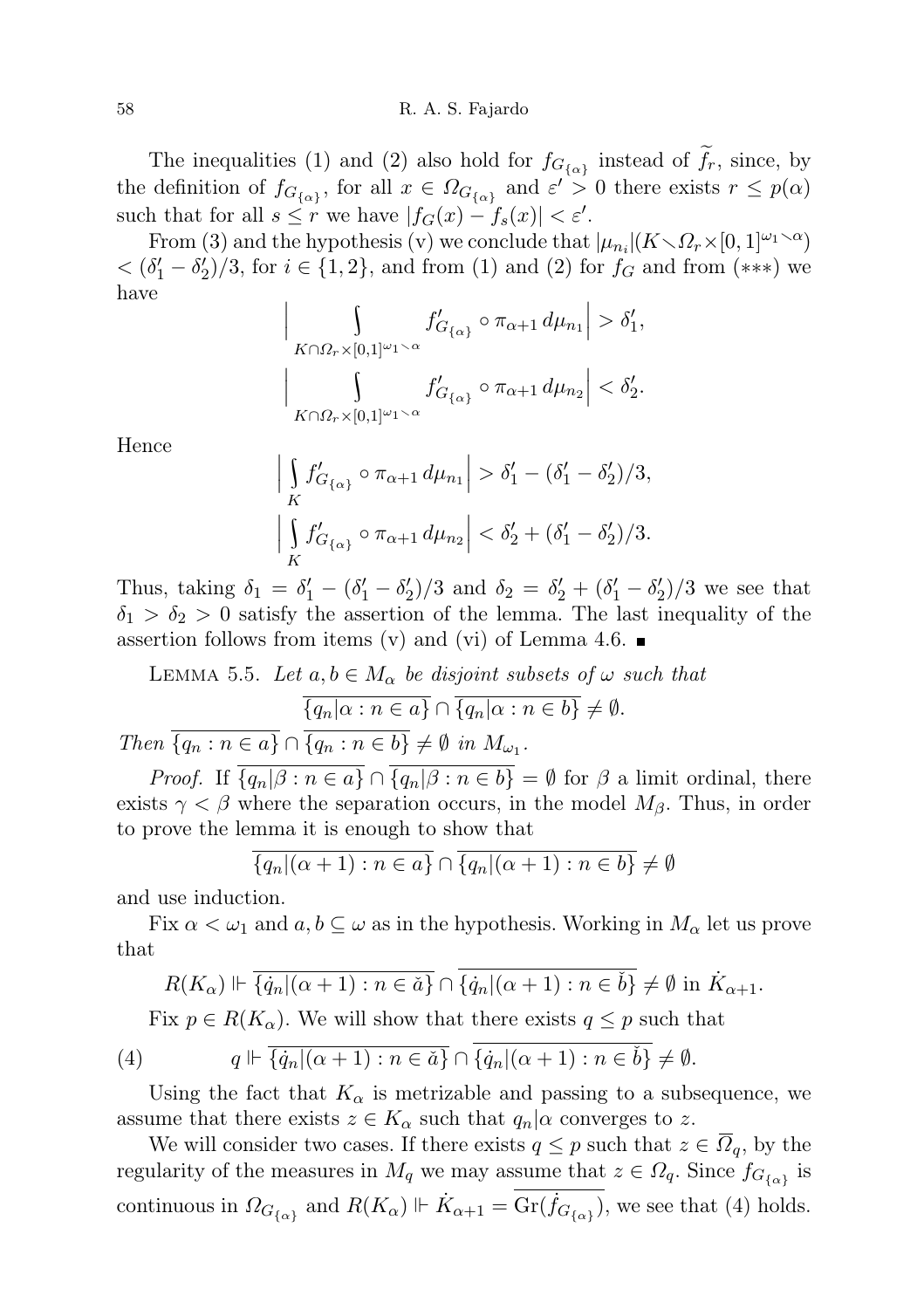In the second case,  $z \notin \overline{\Omega}_q$  for all  $q \leq p$ . Fix  $q \leq p$  and  $k \in \omega$ . Choose an open neighbourhood V of z disjoint from  $\overline{Q}_q$ . Since  $\mu({q_n | \alpha}) \stackrel{n}{\rightarrow} 0$  for all  $\mu \in M_q$ , we may find  $n_1, n_2 > k$  and disjoint open sets  $U_1, U_2 \subseteq V$  such that

- $n_1 \in a, n_2 \in b;$
- $q_{n_1} | \alpha \in U_1, q_{n_2} | \alpha \in U_2;$
- $\mu(\overline{U_1 \cup U_2}) < \varepsilon_a \mu(\Omega_a)$  for all  $\mu \in M_a$ .

Define  $\Omega_r = \Omega_q \cup U_1 \cup U_2$ ,  $f_r = f_q$ ,  $\varepsilon_r = \varepsilon_q$ ,  $M_r = M_q$  and  $\Delta_r$  such that  $r \in R(K_\alpha)$  and  $\text{diam}(\Delta_r) \leq 1/k$ . By the above conditions we have  $r \leq q$ and, for all  $i \in \{1, 2\}$ ,

$$
r \Vdash \check{q}_{n_i} | \alpha \in \Omega_{G_{\{\alpha\}}}
$$
 and  $\dot{f}_{G_{\{\alpha\}}}(\check{q}_{n_i}|\alpha) < 1/k$ ,

proving that

$$
p \Vdash (\check{z}, 0) \in \overline{\{\dot{q}_n | (\alpha + 1) : n \in \check{a}\}} \cap \overline{\{\dot{q}_n | (\alpha + 1) : n \in \check{b}\}}.
$$

LEMMA 5.6. If  $U, V$  are disjoint open subsets of  $K_{\omega_1}$  such that  $\overline{U} \cap \overline{V} \neq \emptyset$ , then  $\overline{U} \cap \overline{V}$  has at least two elements.

*Proof.* Let  $\dot{U}$  and  $\dot{V}$  be P-names for disjoint open subsets of  $K_{\omega_1}$  such that

$$
P \Vdash \overline{U} \cap \overline{V} \neq \emptyset.
$$

For any  $\alpha < \omega_1$  let  $\dot{U}_{\alpha}$  and  $\dot{V}_{\alpha}$  be *P*-names such that

$$
P \Vdash \pi_{\alpha}[\dot{U}] = \dot{U}_{\alpha}, \pi_{\alpha}[\dot{V}] = \dot{V}_{\alpha}.
$$

Since  $K_{\omega_1}$  is separable, if V is an open set of  $K_{\omega_1}$  then there exists a countable union V' of basic open sets such that  $\overline{V} = \overline{V'}$ . Thus, we may assume that, in  $M[G], (U)_G$  and  $(V)_G$  are countable unions of basic open sets. Choose  $\gamma < \omega_1$  and  $p \in P$  such that

$$
p \Vdash \forall \alpha \ge \gamma \ (\dot{U} = \pi_{\alpha}^{-1}[\dot{U}_{\alpha}] \text{ and } \dot{V} = \pi_{\alpha}^{-1}[\dot{V}_{\alpha}]).
$$

Fix  $q \leq p$ . Let  $\dot{z}$  be a P-name for an element of K such that

$$
q \Vdash \dot{z} \in \overline{\dot{U}} \cap \overline{\dot{V}}.
$$

Pick  $\alpha > \gamma$ , supp $(q)$  such that  $q \Vdash \dot{z}|_{\alpha} \in M_{\alpha}$ , which is possible by Lemma 5.3.

By Lemma 5.1 and since  $K_{\alpha}$  is metrizable, there exist P-names  $\dot{a}$  and  $b$ for disjoint subsets of  $\omega$  such that  $q \Vdash \dot{a}, \dot{b} \in M_{\alpha}$  and

$$
q \Vdash \{\dot{q}_n : n \in \dot{a}\} \subseteq \dot{U}, \ \{\dot{q}_n : n \in \dot{b}\} \subseteq \dot{V}, \ \dot{q}_n | \alpha \stackrel{n \in \dot{a}}{\longrightarrow} \dot{z} |_{\alpha}, \ \dot{q}_n | \alpha \stackrel{n \in \dot{b}}{\longrightarrow} \dot{z} |_{\alpha}.
$$

Define  $r \leq q$  as  $r(\beta) = q(\beta)$  if  $\beta \neq \alpha$ , and take for  $f_{r(\alpha)}$  the null function,  $\Omega_{r(\alpha)} = \emptyset$ ,  $M_{r(\alpha)} = {\delta_{z|_{\alpha}}}$ ,  $\Delta_{r(\alpha)} = \emptyset$  and  $\varepsilon_{r(\alpha)} = 1$ .

In  $M[G_\alpha]$  we will denote  $(\dot{z}|_\alpha)_{G_\alpha}$  by  $z|_\alpha$ .

In  $R(K_{\alpha})$ , working in  $M_{\alpha}$ , there is no  $s \leq r(\alpha)$  such that  $z|_{\alpha} \in \Omega_s$ , because this would imply  $\delta_{z|\alpha}(\Omega_s) = 1$ . Thus, analogously to the proof of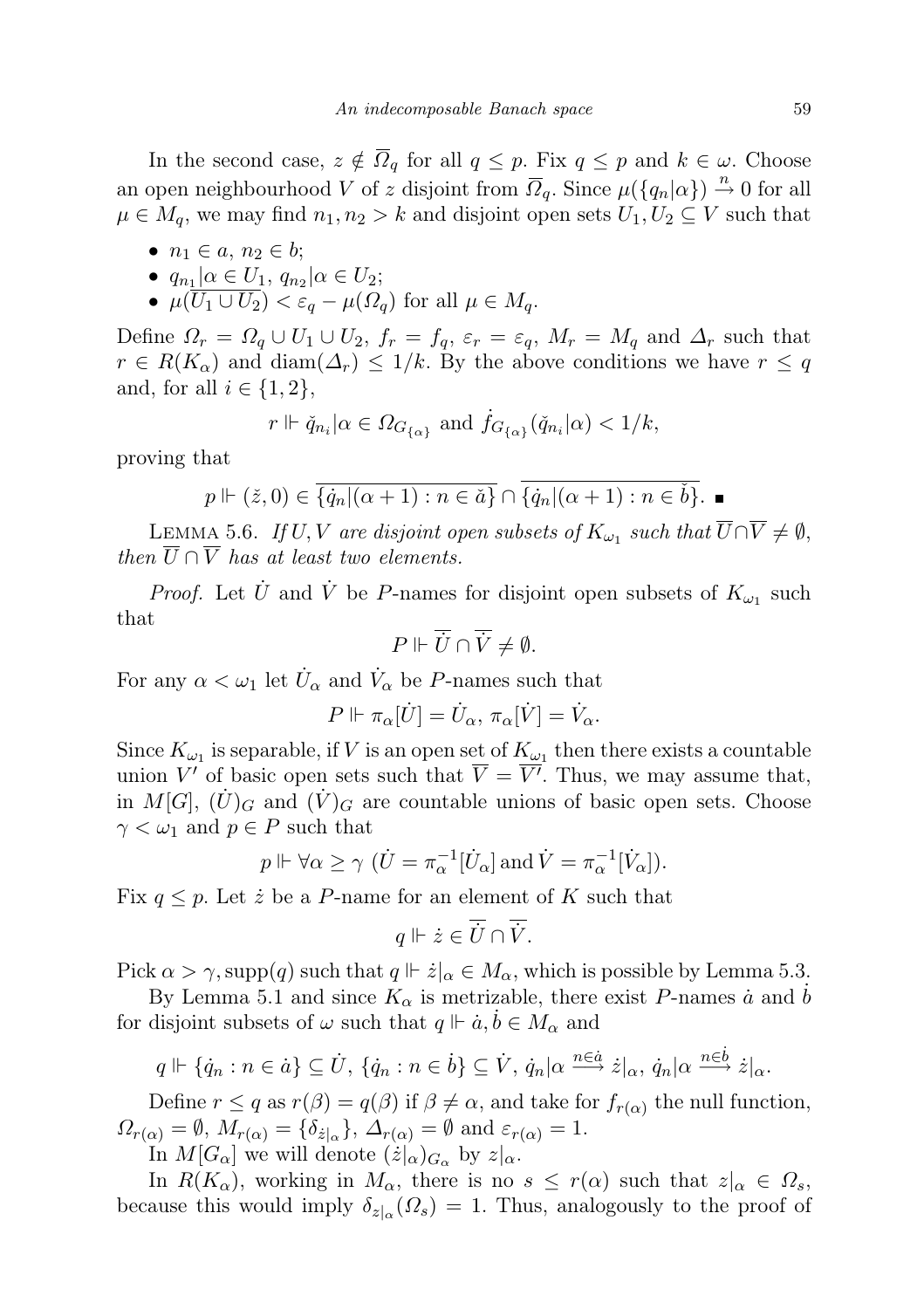Lemma 5.5, we conclude that, in  $M_{\alpha}$ ,

$$
r(\alpha) \Vdash (\dot{z}|_{\alpha}, 0) \in \overline{\{\check{q}_n|(\alpha+1) : n \in \check{a}\}} \cap \overline{\{\check{q}_n|(\alpha+1) : n \in \check{b}\}},
$$
  

$$
a = \dot{a}_{\alpha}
$$
 and 
$$
b = \dot{b}_{\alpha}
$$

where  $a = \dot{a}_{G_\alpha}$  and  $b = \dot{b}_{G_\alpha}$ .

Recall the last paragraph of the proof of Lemma 5.5. We may modify it taking  $f_r$  such that  $f_r(q_i|\alpha) = 1$  for  $i \in \{n_1, n_2\}$  and  $f_{r|K \setminus (U_1 \cup U_2)} =$  $f_{q|K\setminus (U_1\cup U_2)}$  instead of  $f_r = f_q$ . Defining  $r(\alpha) \in R(K_\alpha)$  in this way in  $M[G_\alpha]$  we will have

$$
r(\alpha) \Vdash \check{q}_{n_i}|\alpha \in \varOmega_{G_{\{\alpha\}}}\text{ and } |f_{G_{\{\alpha\}}}(\check{q}_{n_i}|\alpha) - 1| < 1/k,
$$

and therefore

$$
r(\alpha) \Vdash (\dot{z}|_{\alpha}, 1) \in \overline{\{\check{q}_n|(\alpha+1) : n \in \check{a}\}} \cap \overline{\{\check{q}_n|(\alpha+1) : n \in \check{b}\}}.
$$

We have proved that

$$
r \Vdash \pi_{\alpha+1}^{-1}[(\dot{z}|_{\alpha},0)] \subseteq \overline{\dot{U}} \cap \overline{\dot{V}}, \pi_{\alpha+1}^{-1}[(\dot{z}|_{\alpha},1)] \subseteq \overline{\dot{U}} \cap \overline{\dot{V}}
$$
  

$$
\overline{\dot{V}} \cap \overline{\dot{V}} \supseteq 2 -
$$

and so  $r \Vdash |\dot{U} \cap \dot{V}| \geq 2$ .

LEMMA 5.7. Every operator on  $C(K_{\omega_1})$  is a weak multiplier.

*Proof.* Fix  $p \in P$  and a P-generic G over a ground model M. Let us work in  $M[G]$ . Let  $K = K_{\omega_1}$  and  $\mathcal{B} = \mathcal{B}_{\omega_1}$ .

Suppose that there exists an operator  $T: C(K) \to C(K)$  which is not a weak multiplier. By Lemmas 3.5 and 5.1 there exist distinct  $x_n \in \{q_m :$  $m \in \omega$  such that for every Borel bounded function  $f: K \to \mathbb{R}$ , the set  ${T^*(\delta_{x_n}) - f \delta_{x_n} : n \in \omega}$  is not relatively weakly compact. Define  $f : K \to \mathbb{R}$ by  $f(x_n) = T^*(\delta_{x_n})(\{x_n\})$  for all  $n \in \omega$ , and  $f(x) = 0$  at the other points of K. Passing to a subsequence we assume that  $f(x_n)$  converges to  $L \in \mathbb{R}$ . By Corollary 2.5 there exist sequences of measures  $(\mu_n)_{n\in\omega}$  and  $(\lambda_n)_{n\in\omega}$  such that  $(\mu_n)_{n\in\omega}$  are pairwise disjoint,  $(\lambda_n)_{n\in\omega}$  converges weakly to  $\lambda\in M(K)$ and

$$
T^*(\delta_{x_n}) - f \delta_{x_n} = \mu_n + \lambda_n.
$$

Let  $\mu_n$  be P-names for  $\mu_n$  and  $\dot{x}_n$  be P-names for  $x_n$ .

Set  $C = \bigcap_{n \in \omega} C_{\mu_n}$ , where  $C_{\mu_n}$  is defined as in Lemma 5.3. Since countable intersections of closed unbounded subsets of  $\omega_1$  are closed unbounded (see [Ku, Ch. II, Lemma  $6.8$ ]), from Lemma  $5.3$  we deduce that C is closed unbounded in  $\omega_1$ .

Choose  $\alpha \in C$  such that  $\|\mu_{n|\mathcal{B}_{\alpha}}\| = \|\mu_{n}\|$  for all  $n \in \omega$ . Let us prove that such an  $\alpha$  exists. For any pair  $(n, m)$  of positive integers pick  $a_{(\mu_n,m)} \in \mathcal{B}$  such that  $|\mu_n(a_{(\mu_n,m)})| > ||\mu_n||-1/m$ . Choose  $\beta_{(\mu_n,m)}$  such that  $a_{(\mu_n,m)} \in \mathcal{B}_{\beta_{(\mu_n,m)}}$ . Letting  $\beta$  be the supremum of all  $\beta_{(\mu_n,m)}$  we find  $\alpha > \beta$ , supp $(p)$  belonging to C.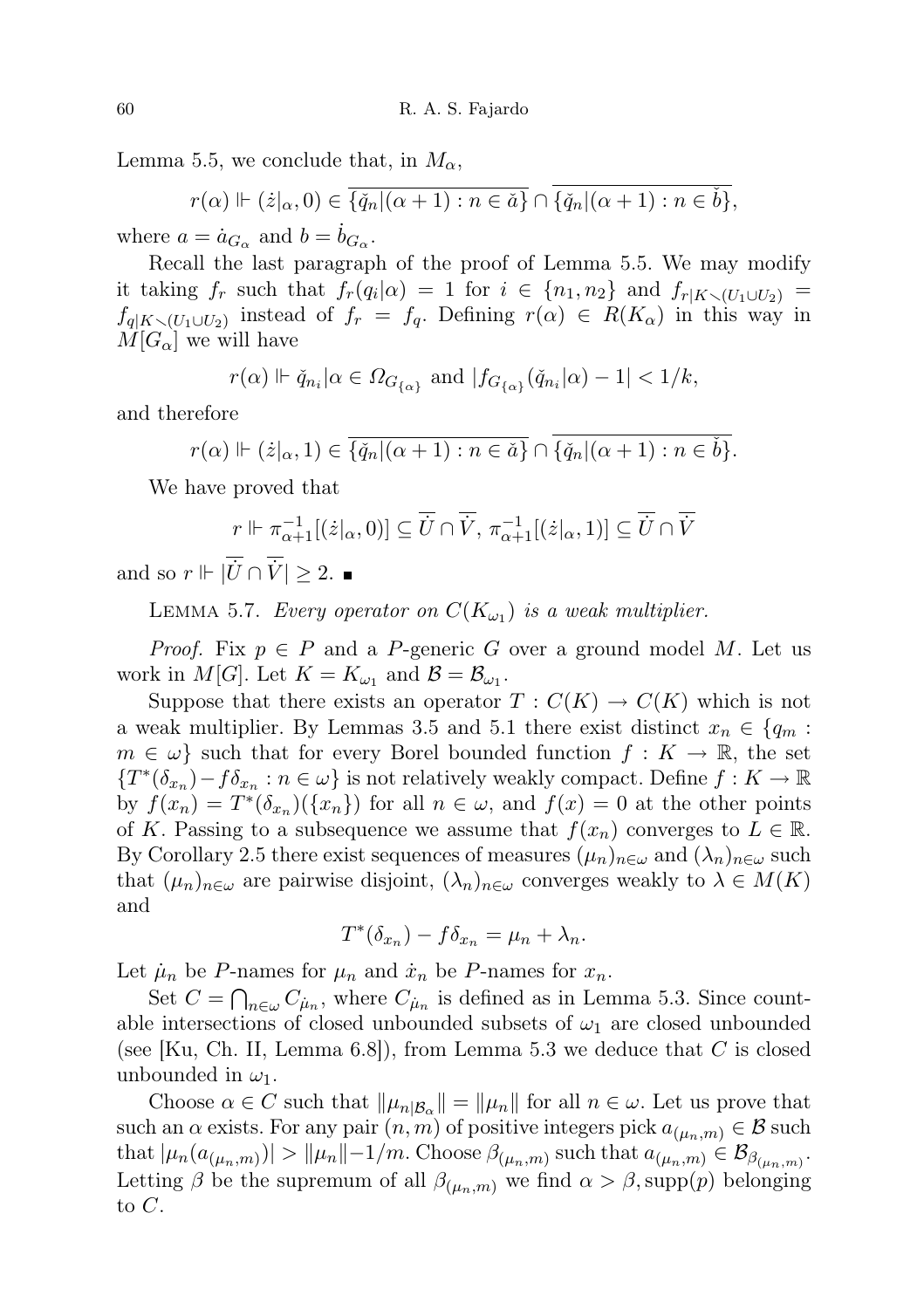We may also assume that  $\{\mu_{n|\mathcal{B}_{\alpha}} : n \in \omega\}$  is not weakly relatively compact in  $M(\overline{K}_{\alpha})$ , by taking  $\alpha$  sufficiently large to contain a sequence  $W_n$  in B such that  $|\mu_n(W_n)| > \varrho$  for some  $\varrho > 0$ . Similarly, using Proposition 2.3 and the fact that  $(\mu_n)_{n\in\omega}$  are pairwise disjoint, we assume that there exist  $(A_n)_{n\in\omega}\subseteq\mathcal{B}_\alpha$  pairwise disjoint such that  $\|\mu_n\|-\mu_n|(A_n)<\frac{\varrho}{90}\|\mu_n\|$ . We assume yet that

$$
T^*(\delta_{x_n})_{|\mathcal{B}_{\alpha}}(\{x_n|_{\alpha}\}) = T^*(\delta_{x_n})(\{x_n\}),
$$
  
\n
$$
f\delta_{x_n|\mathcal{B}_{\alpha}}(\{x_n|_{\alpha}\}) = f\delta_{x_n}(\{x_n\}),
$$
  
\n
$$
\lambda_{n|\mathcal{B}_{\alpha}}(\{x_n|_{\alpha}\}) = \lambda_n(\{x_n\}).
$$

Here we use regularity of the measures, taking  $a_{n,m}, b_{n,m}, c_{n,m} \in \mathcal{B}$  containing  $x_n$  such that

$$
|T^*(\delta_{x_n})(a_{n,m}) - T^*(\delta_{x_n})(\{x_n\})| < 1/m,
$$
  
\n
$$
|f\delta_{x_n}(b_{n,m}) - f\delta_{x_n}(\{x_n\})| < 1/m,
$$
  
\n
$$
|\lambda_n(c_{n,m}) - \lambda_n(\{x_n\})| < 1/m,
$$

and choosing  $\alpha$  large enough for  $\mathcal{B}_{\alpha}$  to contain all  $a_{n,m}$ 's,  $b_{n,m}$ 's and  $c_{n,m}$ 's.

Note that  $\mu_{n|\mathcal{B}_{\alpha}}(\{x_n|_{\alpha}\}) \stackrel{n}{\rightarrow} 0$  because

$$
\mu_{n|B_{\alpha}}(\{x_{n}|_{\alpha}\}) = \mu_{n}(\{x_{n}\}) = T^{*}(\delta_{x_{n}})(\{x_{n}\}) - f\delta_{x_{n}}(\{x_{n}\}) + \lambda_{n}(\{x_{n}\})
$$

$$
= T^{*}(\delta_{x_{n}})(\{x_{n}\}) - \int_{\{x_{n}\}} f\delta_{x_{n}} + \lambda_{n}(\{x_{n}\})
$$

$$
= T^{*}(\delta_{x_{n}})(\{x_{n}\}) - f(x_{n}) + \lambda_{n}(\{x_{n}\}) = \lambda_{n}(\{x_{n}\}),
$$

which converges to 0, since, by the Dieudonné–Grothendieck theorem, for every pairwise disjoint sequence  $(V_n)_{n\in\omega}$  of open neighbourhoods of  $x_n, \lambda_n(V_n)$ converges to 0.

Let us work in  $M_{\alpha}$ . Since  $K_{\alpha}$  has countable weight, the space  $C(K_{\alpha})$ is separable. Therefore  $B_{C(K_{\alpha})^*}$ , the unit ball of  $C(K_{\alpha})^*$  with the weak<sup>\*</sup> topology, is metrizable (see [Fa, Proposition 3.24]). Since, by the Alaoglu theorem,  $B_{C(K_{\alpha})^*}$  is compact in the weak<sup>\*</sup> topology (see [Fa, Theorem 3.1]), we may assume, passing to a subsequence, that  $|\mu_{n|\mathcal{B}_{\alpha}}|$  weak<sup>\*</sup> converges in  $M(K_{\alpha})$ . Let  $\mu$  be the weak<sup>\*</sup> limit of  $|\mu_{n|\mathcal{B}_{\alpha}}|$ .

Passing to a subsequence we may assume that  $(x_n|_{\alpha})_{n\in\omega}$  converges.

Set  $\varepsilon = \varrho/5$ . Define  $q \in P$  by  $q(\alpha) = (0, \emptyset, {\mu}, \varepsilon, \emptyset)$  and  $q(\beta) = p(\beta)$  for  $\beta \neq \alpha$ . Select  $r \leq q$  satisfying the hypothesis of Lemma 5.4. Define

$$
f_{\alpha} = \widetilde{f}'_{G_{\{\alpha\}}}\circ \pi_{\alpha+1}
$$

and let  $\dot{f}_{\alpha}$  be a P-name for  $f_{\alpha}$ . Since  $f_{\alpha}(x_n) = f_{G_{\{\alpha\}}}(x_n|_{\alpha})$  for all n, by Lemma 5.4 we get  $\delta_1 > \delta_2 > 0$  such that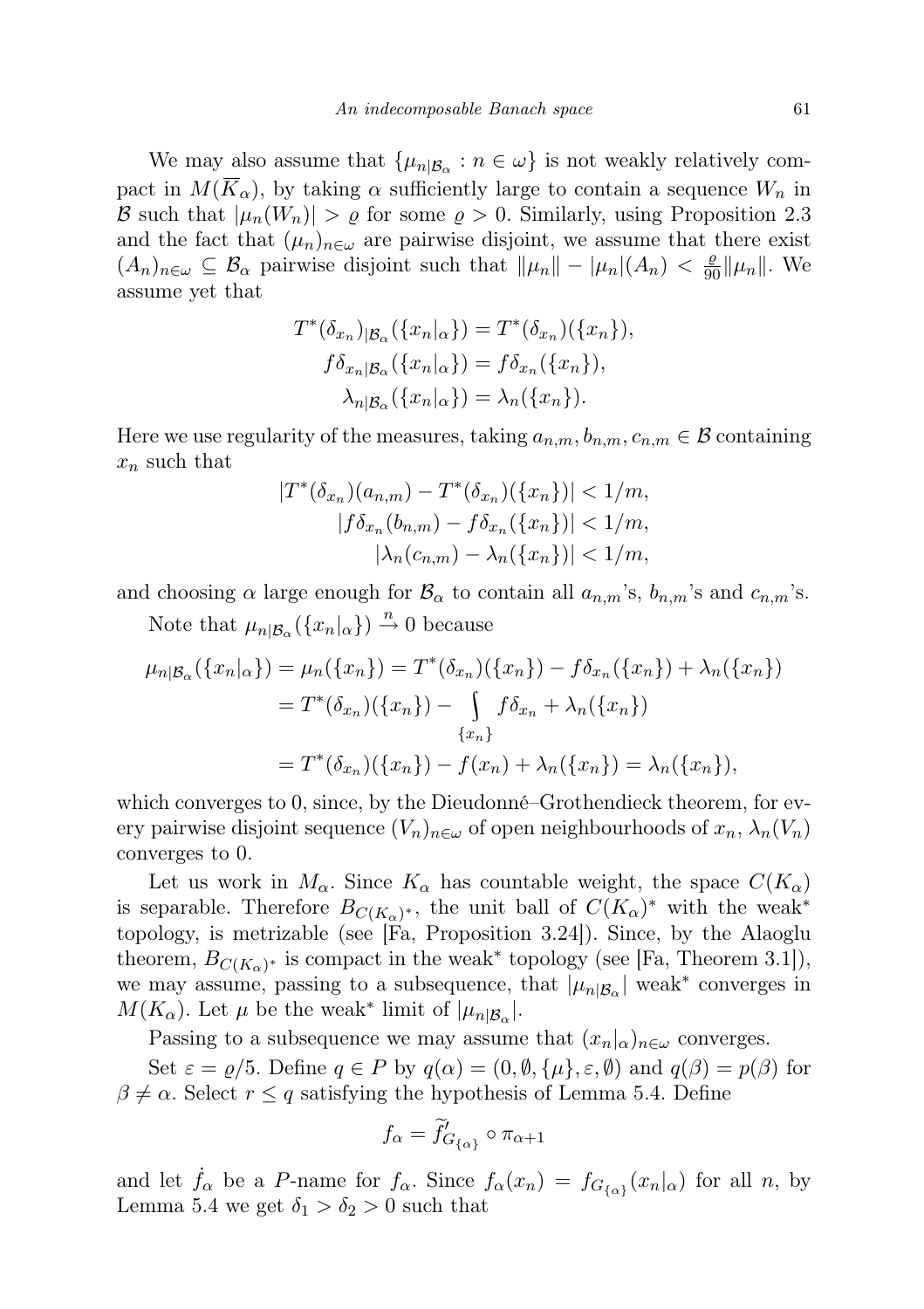62 R. A. S. Fajardo

$$
r \Vdash \forall k \ \exists n_1, n_2 > k \ \Big| \int \dot{f}_{\alpha} d\,\dot{\mu}_{n_1} \Big| > \delta_1 > \delta_2 > \Big| \int \dot{f}_{\alpha} d\,\dot{\mu}_{n_2} \Big|,
$$
  

$$
\dot{x}_{n_1}, \dot{x}_{n_2} \in \Omega_{G_{\{\alpha\}}}, \ |\dot{f}_{\alpha}(\dot{x}_{n_1}) - \dot{f}_{\alpha}(\dot{x}_{n_2})| < 2/k.
$$

Thus we find infinite disjoint subsets  $a_{\alpha}, b_{\alpha} \in M_{\alpha}[G_{\alpha}]$  of  $\omega$  such that  $|\int f_{\alpha} d\mu_n| > \delta_1$  for  $n \in a_{\alpha}$ ,  $|\int f_{\alpha} d\mu_n| < \delta_2$  for  $n \in b_{\alpha}$ , and

$$
\lim_{n \in a_{\alpha}} f_{\alpha}(x_n) = \lim_{n \in b_{\alpha}} f_{\alpha}(x_n).
$$

We will call the above limit  $L'$ .

Since  $\lambda_n$  weakly converges to  $\lambda$ ,  $\int f_\alpha d\lambda_n \stackrel{n}{\rightarrow} \int f_\alpha d\lambda$ . Refining  $a_\alpha$  and  $b_\alpha$ we may assume that for all  $n \in a_{\alpha} \cup b_{\alpha}$ ,

$$
\left| \int f_{\alpha} \, d\lambda_n - \int f_{\alpha} \, d\lambda \right| < (\delta_1 - \delta_2) / 8.
$$

Refining  $a_{\alpha}$  and  $b_{\alpha}$  again, we may assume that for all  $n \in a_{\alpha} \cup b_{\alpha}$ ,

$$
|f(x_n) - L| < (\delta_1 - \delta_2)/8.
$$

We remark that L is the limit of  $f(x_n)$ . Since  $(x_n|_{\alpha+1})_{n\in a_\alpha}$  and  $(x_n|_{\alpha+1})_{n\in b_\alpha}$ converge to  $(z, L)$ , where z is the limit of  $(x_n|_{\alpha})_{n \in \omega}$ , we have

$$
\overline{\{x_n|_{\alpha+1} : n \in a_{\alpha}\}} \cap \overline{\{x_n|_{\alpha+1} : n \in b_{\alpha}\}} \neq \emptyset
$$

in  $K_{\alpha+1}$ . Since  $a_{\alpha}, b_{\alpha} \in M_{\alpha}[G_{\alpha}] = M_{\alpha+1}$  and  $\{x_n : n \in \omega\} \subseteq \{q_m : m \in \omega\},$ by Lemma 5.5 we have

$$
\overline{\{x_n : n \in a_\alpha\}} \cap \overline{\{x_n : n \in b_\alpha\}} \neq \emptyset
$$

in K.

On the other hand, since  $T(f_{\alpha})(x_n) = \int f_{\alpha} dT^*({\delta_{x_n}})$  and  $f_{\alpha}(\mathcal{f}_{\alpha}) =$  $f(x_n)$ , setting

$$
U = \left\{ x \in \mathbb{R} : \left| x - L - \int f_{\alpha} d\lambda \right| > \delta_1 - (\delta_1 - \delta_2)/4 \right\},
$$
  

$$
V = \left\{ x \in \mathbb{R} : \left| x - L - \int f_{\alpha} d\lambda \right| < \delta_2 + (\delta_1 - \delta_2)/4 \right\},\
$$

we see that U and V are open disjoint subsets of  $\mathbb R$  and

$$
T(f_{\alpha})(x_n) = \int f_{\alpha} d\mu_n + f(x_n) + \int f_{\alpha} d\lambda_n \in U \quad \text{for } n \in a_{\alpha},
$$
  

$$
T(f_{\alpha})(x_n) = \int f_{\alpha} d\mu_n + f(x_n) + \int f_{\alpha} d\lambda_n \in V \quad \text{for } n \in b_{\alpha},
$$

which implies, by the continuity of  $T(f_\alpha)$ , that  $\overline{\{x_n : n \in a_\alpha\}}$  and  $\overline{\{x_n : n \in b_\alpha\}}$ are disjoint, giving a contradiction.

THEOREM 5.8. It is relatively consistent with  $ZFC$  that there exists an indecomposable Banach space  $C(K)$  of density  $\omega_1 < 2^{\omega}$  such that every operator on  $C(K)$  has the form  $qI + S$  for some  $q \in C(K)$  and S weakly compact.